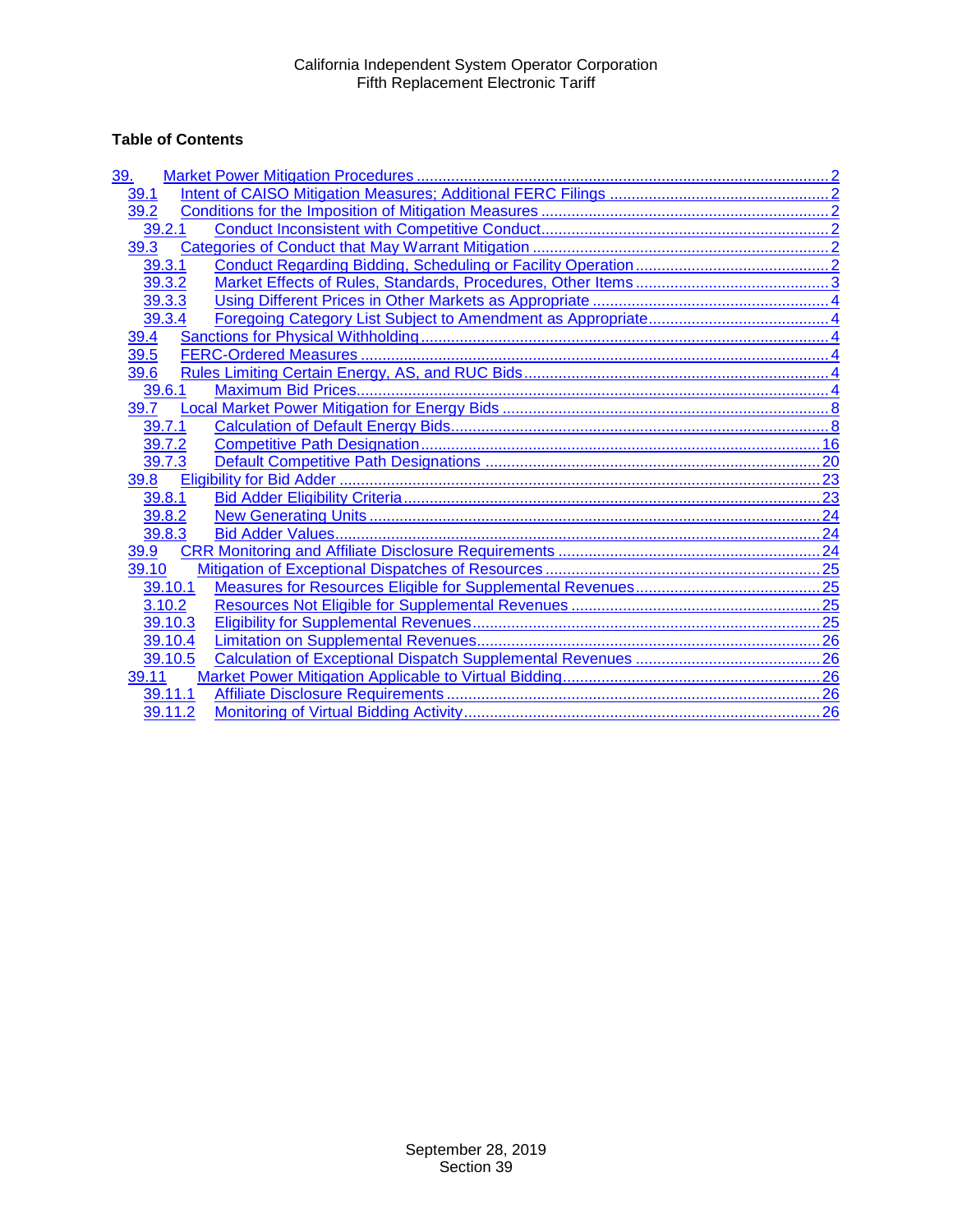#### <span id="page-1-0"></span>**39. Market Power Mitigation Procedures**

#### <span id="page-1-1"></span>**39.1 Intent of CAISO Mitigation Measures; Additional FERC Filings**

These CAISO market power mitigation measures ("Mitigation Measures") are intended to provide the means for the CAISO to mitigate the market effects of any conduct that would substantially distort competitive outcomes in the CAISO Markets while avoiding unnecessary interference with competitive price signals. These Mitigation Measures are intended to minimize interference with an open and competitive market, and thus to permit, to the maximum extent practicable, price levels to be determined by competitive forces under the prevailing market conditions. To that end, the Mitigation Measures authorize the mitigation only of specific conduct identified through explicit procedures specified below. In addition, the CAISO shall monitor the markets it administers for conduct that it determines constitutes an abuse of market power but is not addressed by the market power mitigation procedures specified below. If the CAISO identifies any such conduct, it shall make a filing under Section 205 of the Federal Power Act, 16 U.S.C. § 824d, with FERC requesting authorization to apply appropriate mitigation measures. Any such filing shall identify the particular conduct the CAISO believes warrants mitigation, shall propose a specific mitigation measure for the conduct, and shall set forth the CAISO's justification for imposing that mitigation measure.

# <span id="page-1-2"></span>**39.2 Conditions for the Imposition of Mitigation Measures**

# <span id="page-1-3"></span>**39.2.1 Conduct Inconsistent with Competitive Conduct**

In general, the CAISO shall consider a Market Participant's conduct to be inconsistent with competitive conduct if the conduct would not be in the economic interest of the Market Participant in the absence of market power. The categories of conduct that are inconsistent with competitive conduct include, but may not be limited to, the four categories of conduct specified in Section 39.3 below.

#### <span id="page-1-4"></span>**39.3 Categories of Conduct that May Warrant Mitigation**

# <span id="page-1-5"></span>**39.3.1 Conduct Regarding Bidding, Scheduling or Facility Operation**

Mitigation Measures may be applied to bidding, scheduling or operation of an Electric Facility or as specified in Section 39.3.1. The following categories of conduct, whether by a single firm or by multiple firms acting in concert, may cause a material effect on prices or generally the outcome of the CAISO Markets if exercised from a position of market power. Accordingly, the CAISO shall monitor the CAISO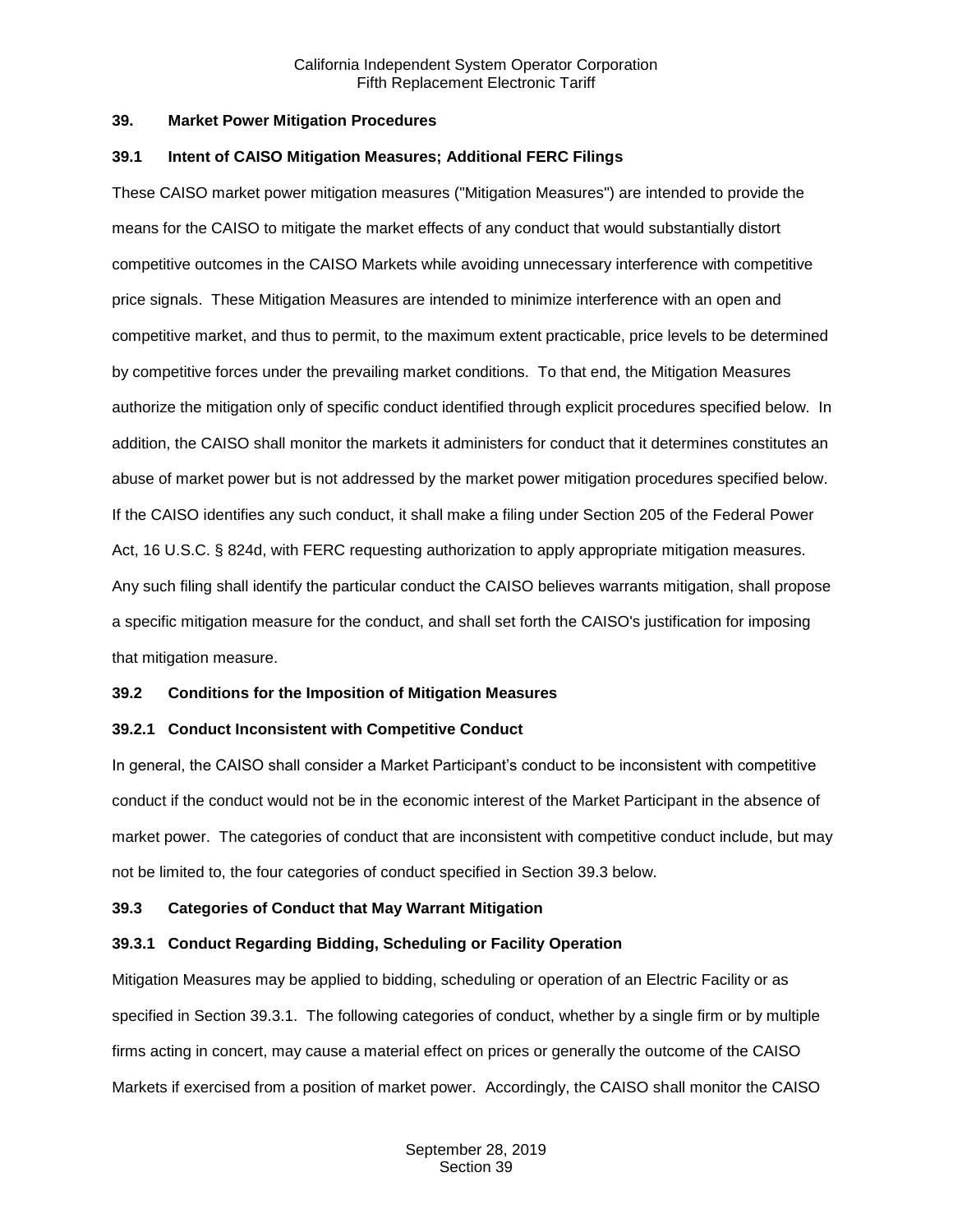Markets for the following categories of conduct, and shall impose appropriate Mitigation Measures if such conduct is detected and the other applicable conditions for the imposition of Mitigation Measures are met:

- (1) Physical withholding of an Electric Facility, in whole or in part, that is, not offering to sell or schedule the output of or services provided by an Electric Facility capable of serving a CAISO Market. Such withholding may include, but not be limited to: (i) falsely declaring that an Electric Facility has been forced out of service or otherwise become totally or partially unavailable, (ii) refusing to offer Bids for an Electric Facility when it would be in the economic interest, absent market power, of the withholding entity to do so, (iii) declining Bids called upon by the CAISO (unless the CAISO is informed in accordance with established procedures that the relevant resource for which the Bid is submitted has undergone a forced outage or derate), or (iv) operating a Generating Unit in Real-Time to produce an output level that is less than the Dispatch Instruction.
- (2) Economic withholding of an Electric Facility, that is, submitting Bids for an Electric Facility that are unjustifiably high (relative to known operational characteristics and/or the known operating cost of the resource) so that: (i) the Electric Facility is not or will not be dispatched or scheduled, or (ii) the Bids will set LMPs.
- (3) Uneconomic production from an Electric Facility that is, increasing the output of an Electric Facility to levels that would otherwise be uneconomic in order to cause, and obtain benefits from, a Transmission Constraint.
- (4) Bidding practices that distort prices or uplift charges away from those expected in a competitive market, such as registering Start-Up Cost and Minimum Load Cost data or submitting Bid Costs on behalf of an Electric Facility that are unjustifiably high (relative to known operational characteristics and/or the known operating cost of the resource) or misrepresenting the physical operating capabilities of an Electric Facility resulting in uplift payments or prices significantly in excess of actual costs.

# <span id="page-2-0"></span>**39.3.2 Market Effects of Rules, Standards, Procedures, Other Items**

Mitigation Measures may also be imposed to mitigate the market effects of a rule, standard, procedure, design feature, or known software imperfection of a CAISO Market that allows a Market Participant to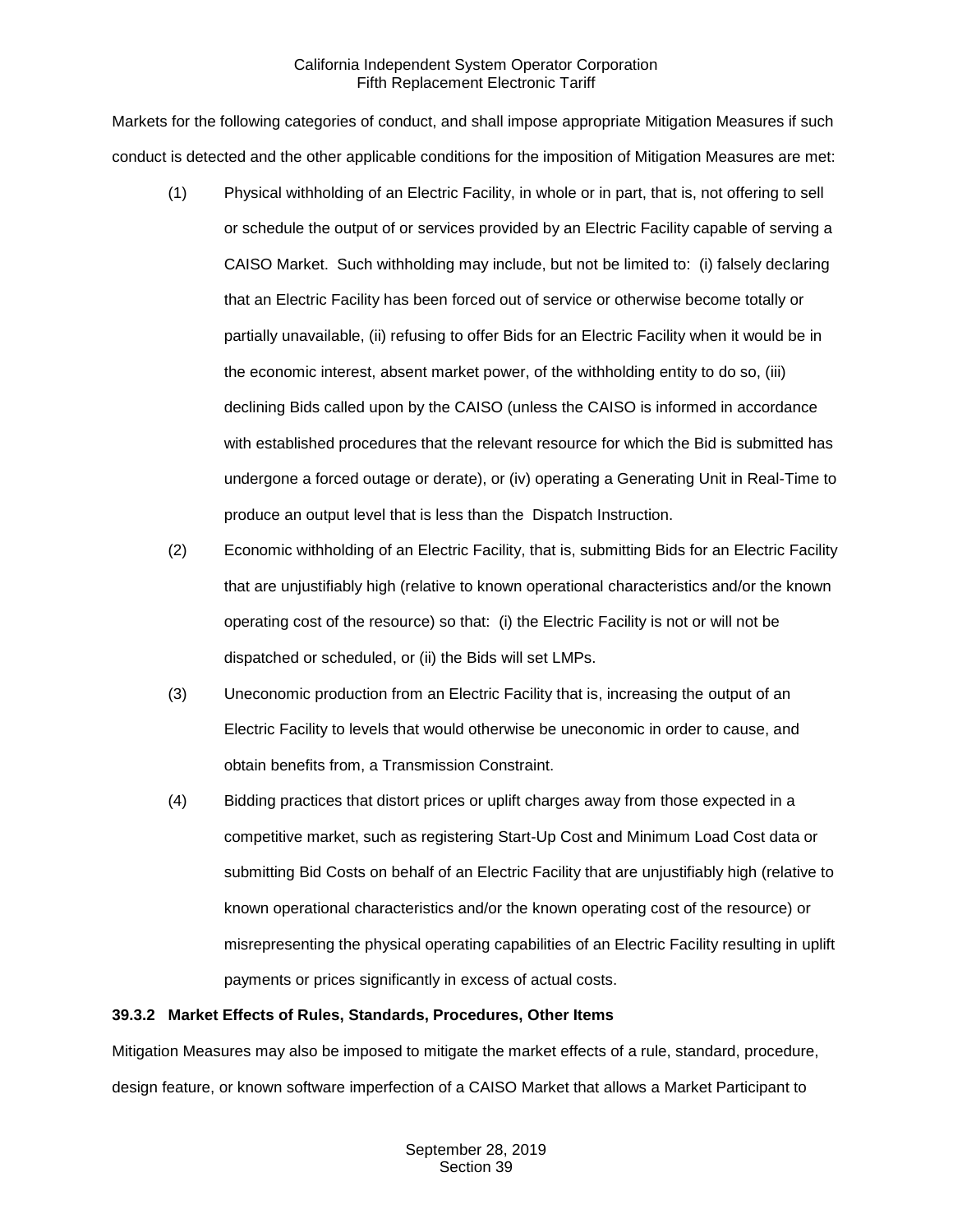manipulate market prices or otherwise impair the efficient operation of that market, pending the revision of such rule, standard, procedure design feature, or software defect to preclude such manipulation of prices or impairment of efficiency.

# <span id="page-3-0"></span>**39.3.3 Using Different Prices in Other Markets as Appropriate**

Taking advantage of opportunities to sell at a higher price or buy at a lower price in a market other than a CAISO Market shall not be deemed a form of withholding or otherwise inconsistent with competitive conduct.

# <span id="page-3-1"></span>**39.3.4 Foregoing Category List Subject to Amendment as Appropriate**

The CAISO shall monitor CAISO Markets for other categories of conduct, whether by a single firm or by multiple firms acting in concert, that have material effects on prices in a CAISO Market or other payments. The CAISO shall seek to amend the foregoing list as may be appropriate to include any such conduct that would substantially distort or impair the competitiveness of any of the CAISO Markets.

# <span id="page-3-2"></span>**39.4 Sanctions for Physical Withholding**

The CAISO may report a Market Participant the CAISO determines to have engaged in physical withholding, including providing the CAISO false information regarding derating or outage of an Electric Facility, to the Federal Energy Regulatory Commission in accordance with Section 9.3.10.5. In addition, a Market Participant that fails to operate a Generating Unit in conformance with CAISO Dispatch Instructions shall be subject to the penalties set forth in Section 11.23.

# <span id="page-3-3"></span>**39.5 FERC-Ordered Measures**

In addition to any mitigation measures specified above, the CAISO shall administer, and apply when appropriate in accordance with their terms, such other mitigation measures as it may be directed to implement by order of the FERC.

# <span id="page-3-4"></span>**39.6 Rules Limiting Certain Energy, AS, and RUC Bids**

# <span id="page-3-5"></span>**39.6.1 Maximum Bid Prices**

Notwithstanding any other provision of this CAISO Tariff, maximum Bid price provisions of Section 39 shall apply to limit, Energy Bids, RUC Availability Bids, and Ancillary Service Bids as specified below.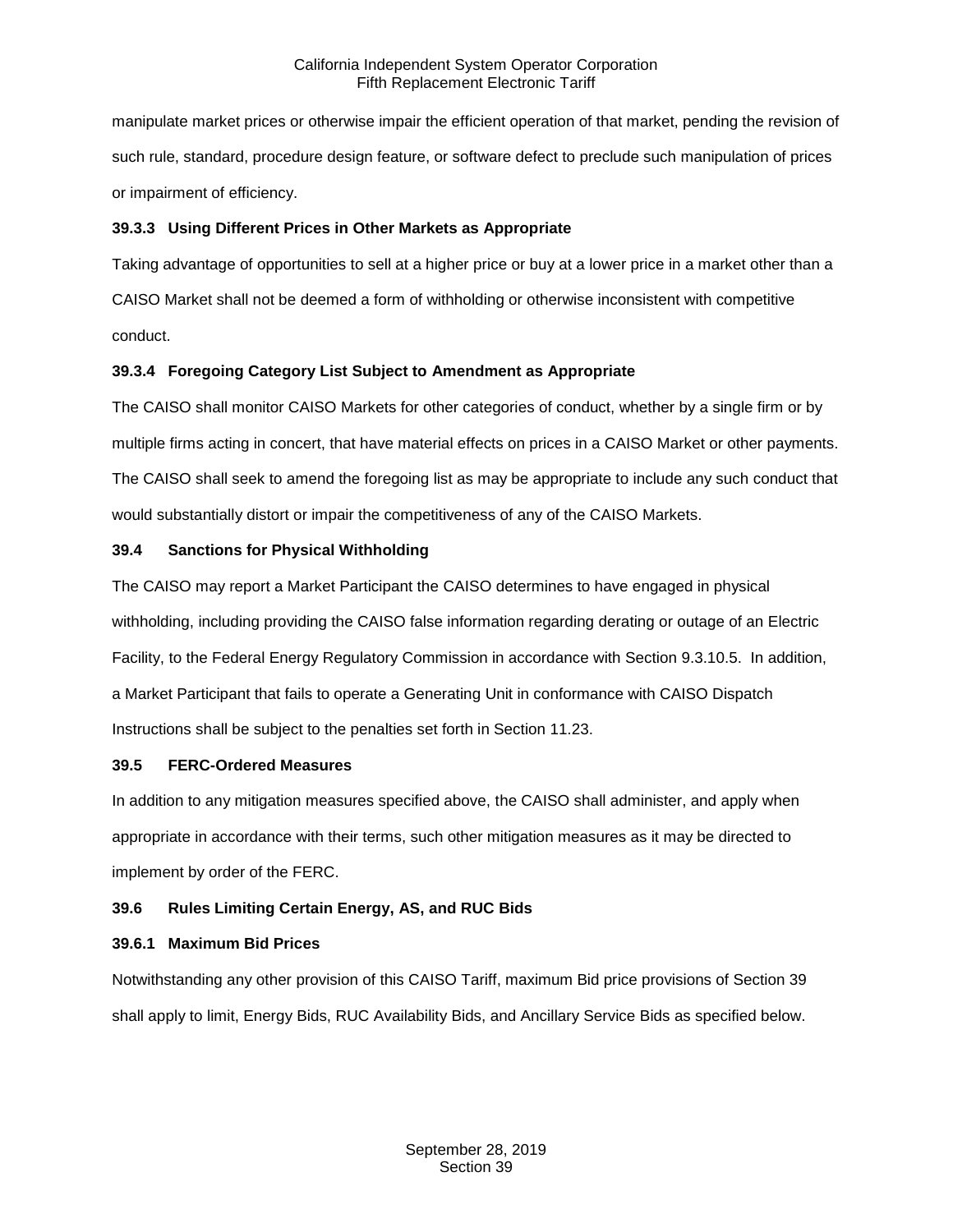# **39.6.1.1 Maximum Price for Energy Bids**

For the twelve (12) months following the effective date of this Section, the maximum Energy Bid prices shall be \$500/MWh. After the twelfth month following the effective date of this Section, the maximum Energy Bid price shall be \$750/MWh. After the twenty-fourth month following the effective date of this Section, the maximum Energy Bid price shall be \$1,000/MWh.

# **39.6.1.2 Maximum RUC Availability Bid Prices**

The maximum RUC Availability Bid price shall be \$250/MW/h.

# **39.6.1.3 Maximum Ancillary Services Bid Prices**

The maximum level for Ancillary Services Bid prices shall be \$250/MWh.

# **39.6.1.3.1 Maximum Regulation Mileage Bid Price**

The maximum Mileage Bid price shall be \$50.

# **39.6.1.4 Minimum Bid Price for Energy Bids**

The minimum Energy Bid price shall be negative \$150/MWh. These rules apply to all Energy Bids, including Virtual Bids.

# **39.6.1.5 Minimum Bid Price for Ancillary and RUC Bids**

Ancillary Service Bids and RUC Availability Bids submitted into CAISO markets must have Bid prices not less than \$0/MW/h.

# **39.6.1.5.1 Minimum Regulation Mileage Bid Prices**

Regulation Mileage Bids submitted into CAISO markets must have Bid prices not less than \$0.

# **39.6.1.6 Maximum Start-Up Cost and Minimum Load Cost Registered Cost Values**

The maximum Start-Up Cost and Minimum Load Cost values registered in the Master File by Scheduling Coordinators for capacity of non-Multi-Stage Generating Resources that are eligible and elect to use the Registered Cost methodology in accordance with Section 30.4 will be limited to 150 percent of the Projected Proxy Cost. The maximum Start-Up Cost and Minimum Load Cost values registered in the Master File by Scheduling Coordinators for capacity of Multi-Stage Generating Resources that are eligible and elect to use the Registered Cost methodology in accordance with Section 30.4 will be limited to 150 percent of the Projected Proxy Cost for each MSG Configuration of the resources. The Projected Proxy Cost for natural gas-fired resources will include a gas price component, a major maintenance expense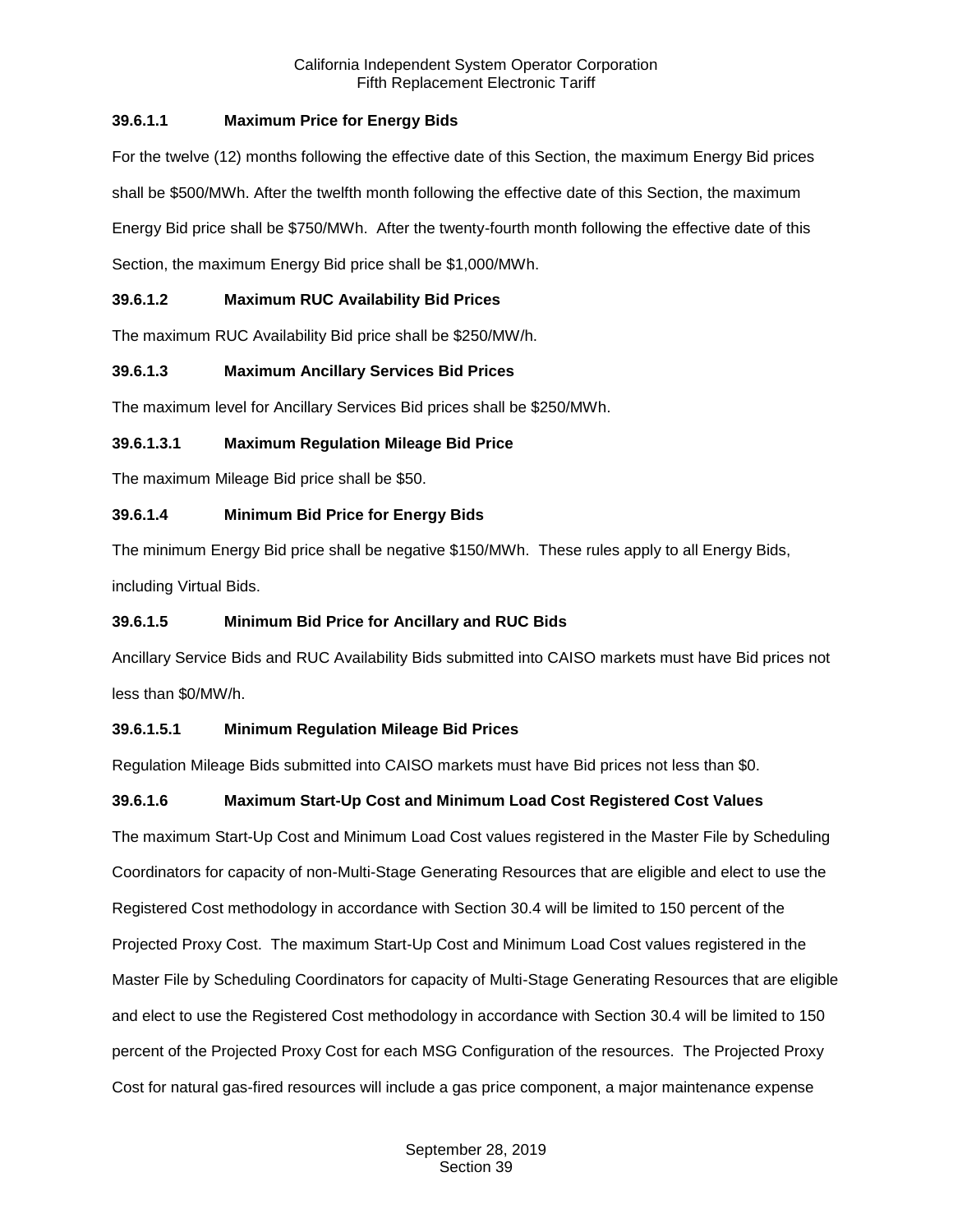component, if available, a volumetric Grid Management Charge component, and, if eligible, a projected Greenhouse Gas Allowance Price component calculated as set forth in this Section 39.6.1.6. The Projected Proxy Cost for non-natural gas-fired resources will be based on costs provided to the CAISO pursuant to Section 30.4.1.1.2, a major maintenance expense component, if available, a volumetric Grid Management Charge component, and, if eligible, a projected Greenhouse Gas Allowance Price component calculated as set forth in this Section 39.6.1.6.

# **39.6.1.6.1 Gas Price Component of Projected Proxy Cost**

For natural gas-fired resources, the CAISO will calculate a gas price to be used in establishing maximum Start-Up Costs and Minimum Load Costs after the twenty-first day of each month and post it on the CAISO Website by the end of each calendar month. The price will be applicable for Scheduling Coordinators for natural gas-fired Use-Limited Resources electing to use the Registered Cost methodology until a new gas price is calculated and posted on the CAISO Website. The gas price will be calculated as follows:

- (1) Daily closing prices for monthly natural gas futures contracts at Henry Hub for the next calendar month are averaged over the first twenty-one (21) days of the month, resulting in a single average for the next calendar month.
- (2) Daily prices for futures contracts for basis swaps at identified California delivery points, are averaged over the first twenty-one (21) days of the month for the identified California delivery points as set forth in the Business Practice Manual.
- (3) For each of the California delivery points, the average Henry Hub and basis swap prices are combined and will be used as the baseline gas price applicable for calculating the caps for Start-Up and Minimum Load Costs for Use-Limited Resources electing to use the Registered Cost methodology. The most geographically appropriate will apply to a particular resource.
- (4) The applicable intra-state gas transportation charge as set forth in the Business Practice Manual will be added to the baseline gas price for each Use-Limited Resource that elects to use the Registered Cost methodology to create a final gas price for calculating the caps for Start-Up and Minimum Load Costs for each such resource.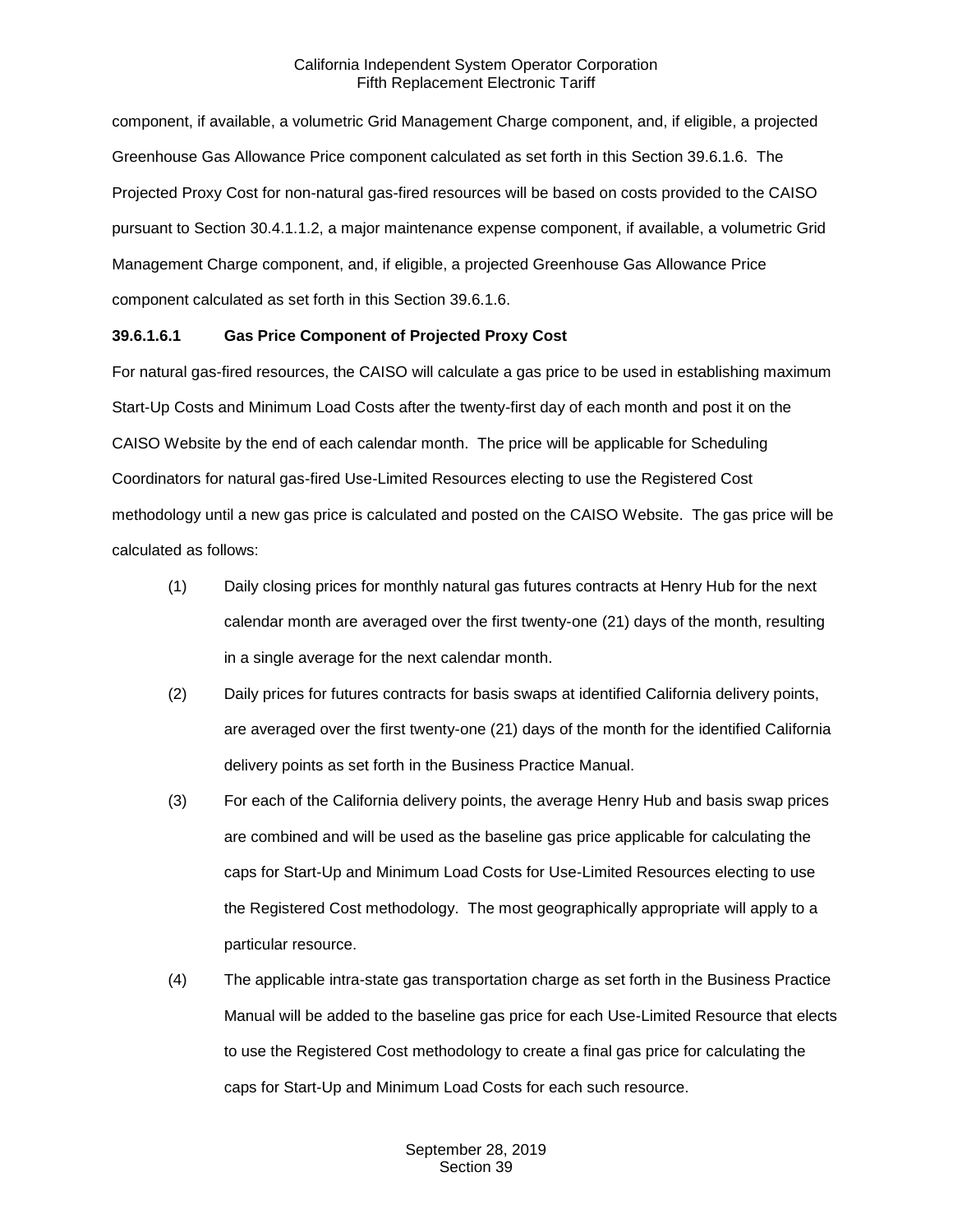For non-natural gas-fired resources, the Projected Proxy Costs for Start-Up Costs and Minimum Load Costs will be calculated using the information contained in the Master File used for calculating the Proxy Cost, as set forth in the Business Practice Manual.

# **39.6.1.6.2 Projected Greenhouse Gas Allowance Price**

For resources that are registered with the California Air Resources Board as having a greenhouse gas compliance obligation, the CAISO will calculate a projected Greenhouse Gas Allowance Price component to be used in establishing maximum Start-Up Costs and Minimum Load Costs after the twenty-first day of each month and will post it on the CAISO Website by the end of that month. The projected Greenhouse Gas Allowance Price component will be applicable for Scheduling Coordinators on behalf of eligible Use-Limited Resources electing to use the Registered Cost methodology until a new projected Greenhouse Gas Allowance Price component is calculated and posted on the CAISO Website. The projected Greenhouse Gas Allowance Price component will be calculated by averaging the applicable daily Greenhouse Gas Allowance Prices calculated over the first twenty (20) days of the month using the methodology set forth in Section 39.7.1.1.1.4.

## **39.6.1.6.3 Major Maintenance Expense Component**

The major maintenance expense component is determined based on the process set forth in Section 30.4.1.1.4.

# **39.6.1.6.4 Volumetric Grid Management Charge Component**

The volumetric Grid Management Charge component is set forth in Sections 39.7.1.1.1.1 and 39.7.1.1.1.2.

# **39.6.1.7 Maximum Transition Cost Values**

Scheduling Coordinators for capacity of Multi-Stage Generating Resources that are eligible and elect to use the Registered Cost methodology in accordance with Section 30.4 must register Transition Costs for each feasible transition between a lower MSG Configuration and a higher MSG Configuration, between zero and a maximum of 150 percent of the difference between the Projected Proxy Cost for the Start-Up Costs for the higher MSG Configuration, minus the Projected Proxy Cost for the Start-Up Costs for the lower MSG Configuration. If the result of this calculation is negative for any transition between two MSG Configurations, then the associated Transition Cost shall be zero.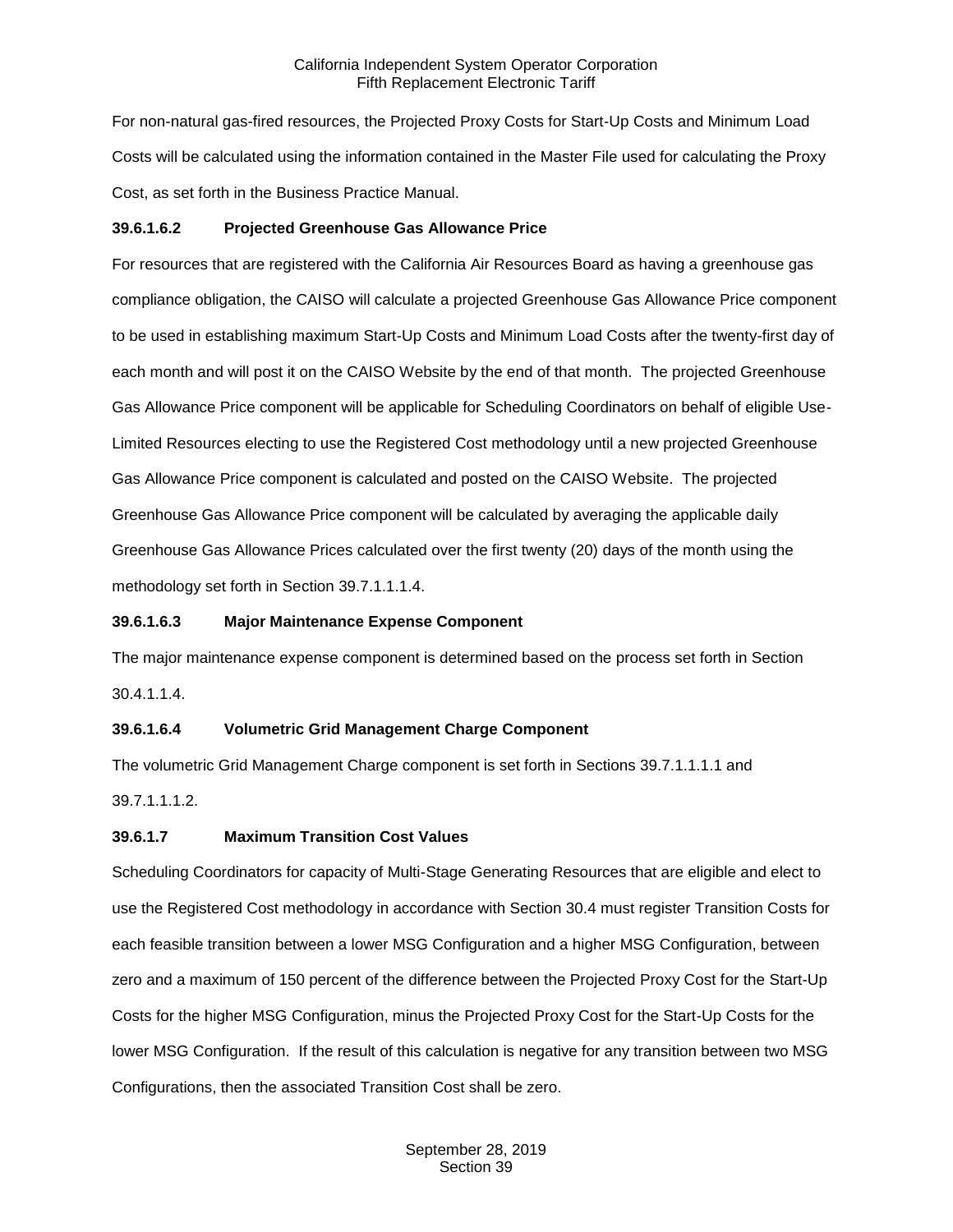#### <span id="page-7-0"></span>**39.7 Local Market Power Mitigation for Energy Bids**

Local Market Power Mitigation is based on the assessment and designation of Transmission Constraints as competitive or non-competitive pursuant to Section 39.7.2. The local market power mitigation processes are described in Section 31.2 for the DAM and Sections 34.1.5 for the RTM.

#### <span id="page-7-1"></span>**39.7.1 Calculation of Default Energy Bids**

Default Energy Bids shall be calculated by the CAISO, for the on-peak hours and off-peak hours for both the DAM and RTMs, pursuant to one of the methodologies described in this Section. The Scheduling Coordinator for each Generating Unit owner or Participating Load must rank order the following options of calculating the Default Energy Bid starting with its preferred method. The Scheduling Coordinator must provide the data necessary for determining the Variable Costs unless the Negotiated Rate Option precedes the Variable Cost Option in the rank order, in which case the Scheduling Coordinator must have a negotiated rate established with the Independent Entity charged with calculating the Default Energy Bid. If no rank order is specified for a Generating Unit or Participating Load, then the default rank order of (1) Variable Cost Option, (2) Negotiated Rate Option, (3) LMP Option will be applied. For the first ninety (90) days after changes to resource status and MSG Configurations as specified in Section 27.8.3, including the first ninety (90) days after the effective date of Section 27.8.3, the Default Energy Bid option for the resource is limited to the Negotiated Rate Option or the Variable Cost Option.

# **39.7.1.1 Variable Cost Option**

For natural gas-fueled units, the Variable Cost Option will calculate the Default Energy Bid by adding incremental cost (comprised of incremental fuel cost plus a volumetric Grid Management Charge adder plus a greenhouse gas cost adder if applicable) with variable operation and maintenance cost, adding ten percent (10%) to the sum, adding a Bid Adder if applicable for a Frequently Mitigated Unit, and adding Variable Energy Opportunity Costs, if any. For non-natural gas-fueled units, the Variable Cost Option will calculate the Default Energy Bid by summing incremental fuel or fuel-equivalent cost plus a volumetric Grid Management Charge plus a greenhouse gas cost adder if applicable, adding ten percent (10%) to the sum, adding a Bid Adder if applicable for a Frequently Mitigated Unit, and adding Variable Energy Opportunity Costs, if any.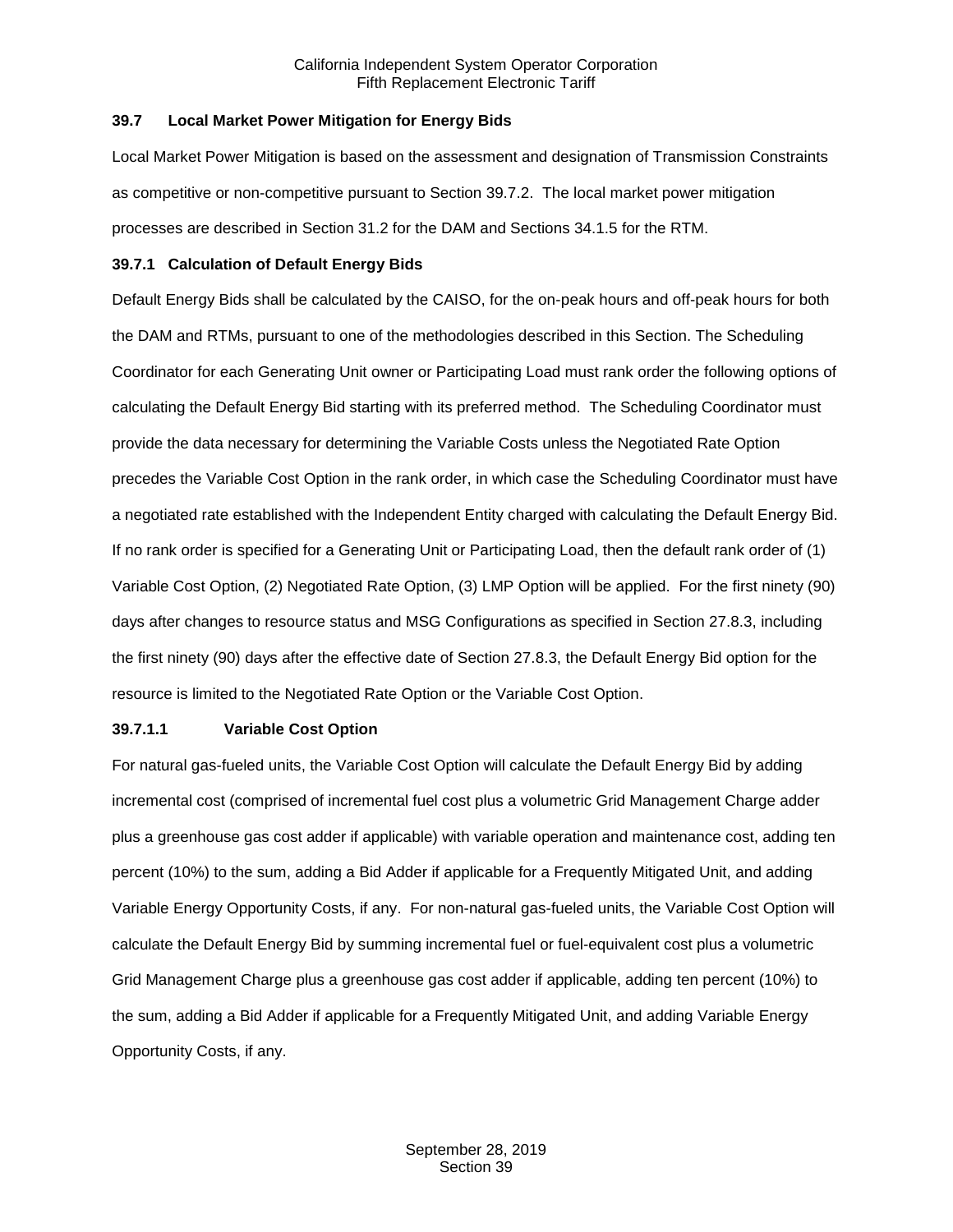#### **39.7.1.1.1 Incremental Cost Calculation Under the Variable Cost Option**

#### **39.7.1.1.1.1 Natural Gas-Fired Resources**

(a) **Calculation of incremental fuel cost** - For natural gas-fueled units, incremental fuel cost is calculated based on an incremental heat rate curve multiplied by the natural gas price calculated as described below.

Resource owners shall submit to the CAISO average heat rates (Btu/kWh) measured for at least two (2) and up to eleven (11) generating operating points (MW), where the first and last operating points refer to the minimum and maximum operating levels (i.e., PMin and PMax), respectively. The average heat rate curve formed by the (Btu/kWh, MW) pairs is a piece-wise linear curve between operating points, and two (2) average heat rate pairs yield one (1) incremental heat rate segment that spans two (2) consecutive operating points. The incremental heat rates (Btu/kWh) in the incremental heat rate curve are calculated by converting the average heat rates submitted by resource owners to the CAISO to requirements of heat input (Btu/h) for each of the operating points and dividing the changes in requirements of heat input from one (1) operating point to the next by the changes in MW between two (2) consecutive operating points as specified in the Business Practice Manual. For each segment representing operating levels below eighty (80) percent of the unit's PMax, the incremental heat rate is limited to the maximum of the average heat rates for the two (2) operating points used to calculate the incremental heat rate segment.

The unit's final incremental fuel cost curve is calculated by multiplying this incremental heat rate curve by the applicable natural gas price, and then, if necessary, applying a leftto-right adjustment to ensure that the final incremental cost curve is monotonically nondecreasing. Heat rate

(b) **Calculation of greenhouse gas cost adder** - For each natural gas-fired resource registered with the California Air Resources Board as having a greenhouse gas compliance obligation, the CAISO will calculate a greenhouse gas cost adder as the product of the resource's incremental heat rate, the greenhouse gas emissions rate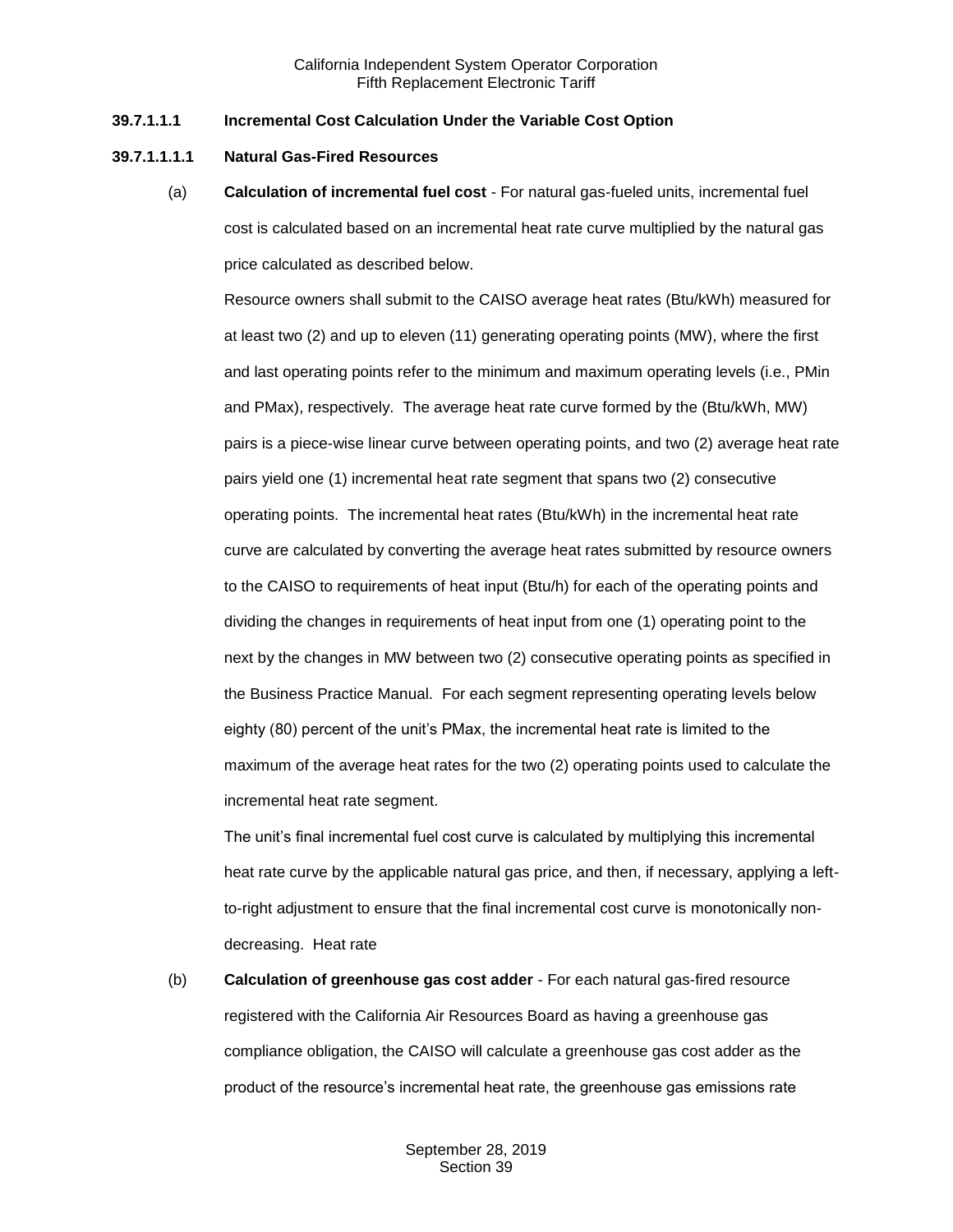authorized by the California Air Resources Board, and the applicable Greenhouse Gas Allowance Price.

(c) **Calculation of volumetric Grid Management Charge adder** - For each natural gasfired resource, the CAISO will include a volumetric Grid Management Charge adder that consists of: (i) the Market Services Charge; (ii) the System Operations Charge; and (iii) the Bid Segment Fee divided by the MW in the Bid segment

# **39.7.1.1.1.2 Non-Natural Gas-Fired Resources**

For non-natural gas-fueled units, incremental fuel cost is calculated based on an average cost curve as described below.

Resource owners for non-natural gas-fueled units shall submit to the CAISO average fuel or fuel equivalent costs (\$/MW) measured for at least two (2) and up to eleven (11) generating operating points (MW), where the first and last operating points refer to the minimum and maximum operating levels (i.e., PMin and PMax), respectively. The average cost curve formed by the (\$/MWh, MW) pairs is a piece-wise linear curve between operating points, and two (2) average cost pairs yield one (1) incremental cost segment that spans two (2) consecutive operating points. For each segment representing operating levels below eighty (80) percent of the unit's PMax, the incremental cost rate is limited to the maximum of the average cost rates for the two (2) operating points used to calculate the incremental cost segment. The unit's final incremental fuel cost curve is then adjusted, if necessary, applying a left-to-right adjustment to ensure that the final incremental cost curve is monotonically non-decreasing. The CAISO will include, if applicable: (i) greenhouse gas allowance costs for each non-natural gas-fired resource registered with the California Air Resources Board as having a greenhouse gas compliance obligation, as provided to the CAISO by the Scheduling Coordinator for the resource; and (ii) a volumetric Grid Management Charge adder that consists of: (i) the Market Services Charge; (ii) the System Operations Charge; and (iii) the Bid Segment Fee divided by the MW in the Bid segment. Cost curves shall be stored, updated, and validated in the Master File.

# **39.7.1.1.1.3 Calculation of Natural Gas Price**

(a) The CAISO will use different gas price indices for the Day-Ahead Market and the Real-Time Market. If a gas price index is unavailable for any reason, the CAISO will use the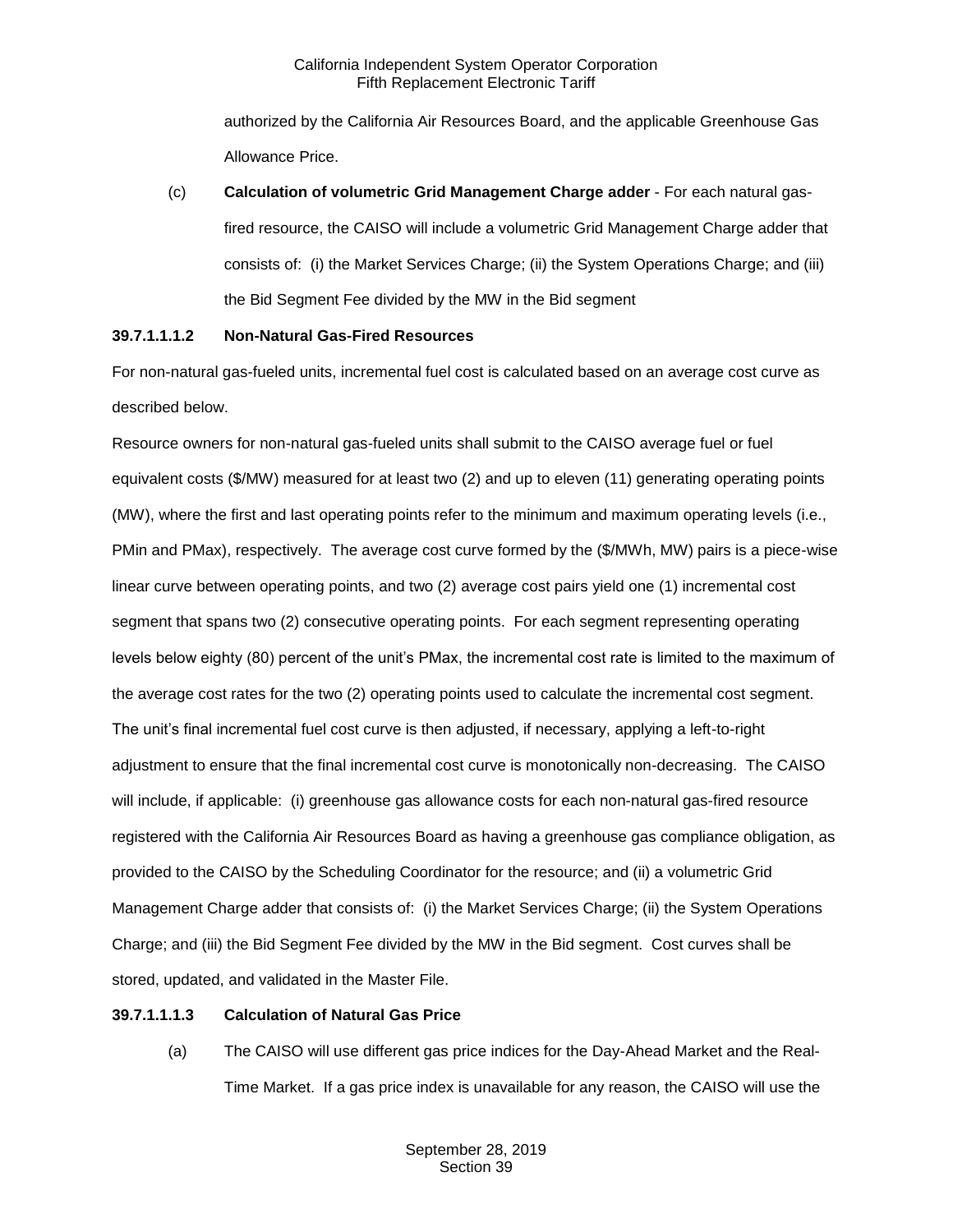most recent available gas price index as set forth in Section 39.7.1.1.1.3(c).

- (b) For the Day-Ahead Market, the CAISO will use a gas price index based on natural gas prices reported by the Intercontinental Exchange one (1) day prior to the applicable Trading Day between 8:00 and 9:00 a.m. Pacific Time for natural gas deliveries on the Trading Day, which is a volume-weighted average price calculated by the Intercontinental Exchange based on trades transacted that day on the Intercontinental Exchange during its next-day trading window.
- (c) For the Real-Time Market, the CAISO will calculate a gas price index using at least two (2) prices from two (2) or more of the following publications: Natural Gas Intelligence, SNL Energy/BTU's Daily Gas Wire, Platt's Gas Daily, and the Intercontinental Exchange. The CAISO will update the gas price indices for the Real-Time Market between 19:00 and 22:00 Pacific Time using natural gas prices published one (1) day prior to the applicable Trading Day for natural gas deliveries on the Trading Day, unless gas prices are not published on that day, in which case the CAISO will use the most recently published prices that are available.

# **39.7.1.1.1.4 Calculation of Greenhouse Gas Allowance Price**

To calculate the Greenhouse Gas Allowance Price, the CAISO will average two prices from the following vendors: the Intercontinental Exchange and ARGUS. If a greenhouse gas price from a vendor is unavailable for any reason, the CAISO will use the most recent available greenhouse gas price from that vendor. If for any reason the CAISO cannot calculate a Greenhouse Gas Allowance Price, it will use the most recently calculated value. The CAISO will update the Greenhouse Gas Allowance Price by approximately 22:00 Pacific Time each day (T). The daily Greenhouse Gas Allowance Price will be used in the next day's Real-Time Market (T+1) and in the Day-Ahead Market for the following Trading Day (T+2). The CAISO will calculate each Greenhouse Gas Allowance Price during a year using prices for greenhouse gas allowances from that same year.

## **39.7.1.1.2 Variable Operation and Maintenance Cost Under the Variable Cost Option**

The default value for the variable operation and maintenance cost portion will vary by fuel source or technology as follows: (1) solar \$0.00/MWh; (2) nuclear \$1.00/MWh; (3) coal \$2.00/MWh; (4) wind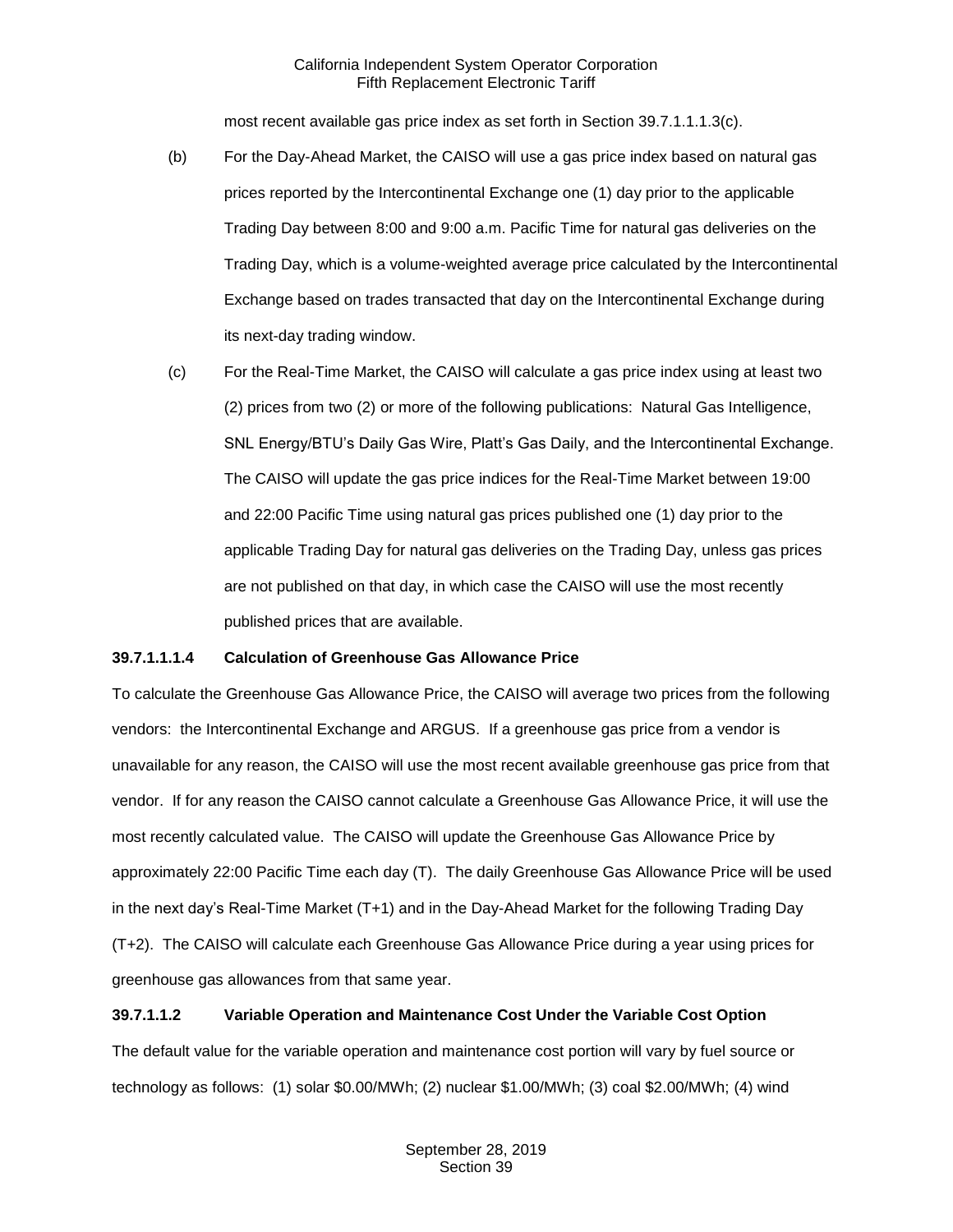\$2.00/MWh; (5) hydro \$2.50/MWh; (6) natural gas-fired combined cycle and steam units \$2.80/MWh; (7) geothermal \$3.00 WMh; (8) landfill gas \$4.00/MWh; (9) combustion turbines and reciprocating engines \$4.80/MWh; and (10) biomass \$5.00/MWh. Resource specific values may be negotiated with the CAISO or the Independent Entity charged with calculating the Default Energy Bid. Default operation and maintenance values as well as any negotiated values will also be used to calculate Minimum Load Costs pursuant to Section 30.4.

#### **39.7.1.1.3 Variable Energy Opportunity Costs Under the Variable Cost Option**

The CAISO will determine eligibility for Variable Energy Opportunity Costs for Use-Limited Resources pursuant to Section 30.4.1.1.6.

#### **39.7.1.2 LMP Option**

The CAISO will calculate the LMP Option for the Default Energy Bid as a weighted average of the lowest quartile of LMPs at the Generating Unit PNode in periods when the unit was Dispatched during the preceding ninety (90) day period for which LMPs that have passed the price validation and correction process set forth in Section 35 are available. The weighted average will be calculated based on the quantities Dispatched within each segment of the Default Energy Bid curve. Each Bid segment created under the LMP Option for Default Energy Bids will be subject to a feasibility test, as set forth in a Business Practice Manual, to determine whether there are a sufficient number of data points to allow for the calculation of an LMP based Default Energy Bid. The feasibility test is designed to avoid excessive volatility of the Default Energy Bid under the LMP Option that could result when calculated based on a relatively small number of prices.

#### **39.7.1.3 Negotiated Rate Option**

#### **39.7.1.3.1 Submission Process**

Scheduling Coordinators that elect the Negotiated Rate Option for the Default Energy Bid shall submit a proposed Default Energy Bid along with supporting information and documentation as described in a BPM. Within ten (10) Business Days of receipt, the CAISO or an Independent Entity selected by the CAISO will provide a written response. If the CAISO or Independent Entity accepts the proposed Default Energy Bid, it will generally become effective within eleven (11) Business Days from the date of acceptance by the CAISO and remain in effect until: (1) the Default Energy Bid is modified by FERC; (2)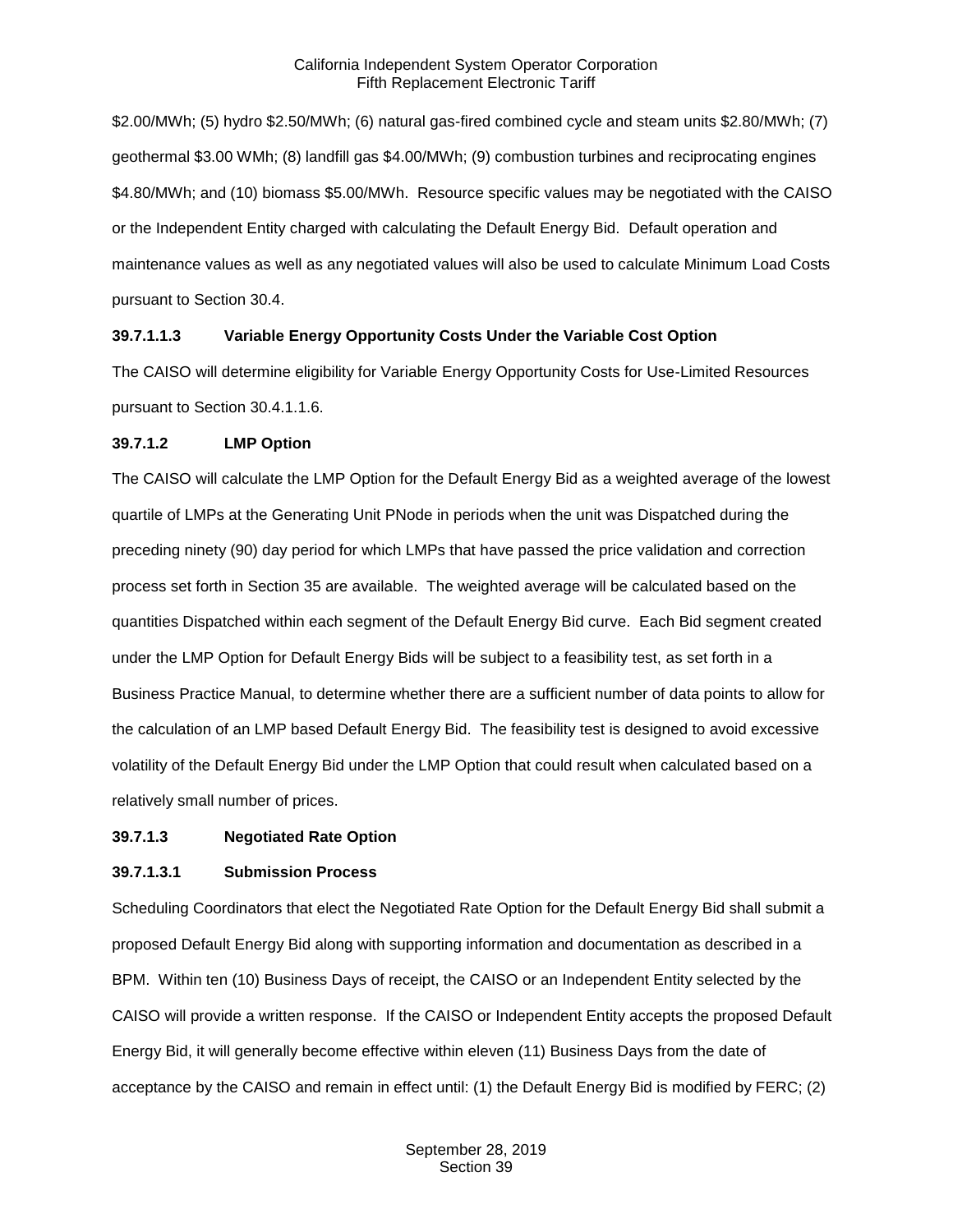the Default Energy Bid is modified by mutual agreement of the CAISO and the Scheduling Coordinator; or (3) the Default Energy Bid expires, is terminated or is modified pursuant to any agreed upon term or condition or pertinent FERC order.

If the CAISO or Independent Entity selected by the CAISO does not accept the proposed Default Energy Bid, the CAISO or Independent Entity selected by the CAISO and the Scheduling Coordinator shall enter a period of good faith negotiations that terminates sixty (60) days following the date of submission of a proposed Default Energy Bid by a Scheduling Coordinator. If at any time during this period, the CAISO or Independent Entity selected by the CAISO and the Scheduling Coordinator agree upon the Default Energy Bid, it will generally become effective within eleven (11) Business Days of the date of agreement and remain in effect until: (1) the Default Energy Bid is modified by FERC; (2) the Default Energy Bid is modified by mutual agreement of the CAISO and the Scheduling Coordinator; or (3) the Default Energy Bid expires, is terminated or is modified pursuant to any agreed upon term or condition or pertinent FERC order.

If by the end of the sixty (60)-day period the CAISO or Independent Entity selected by the CAISO and the Scheduling Coordinator fail to agree on the Default Energy Bid to be used under the Negotiated Rate Option, the Scheduling Coordinator has the right to file a proposed Default Energy Bid with FERC pursuant to Section 205 of the Federal Power Act.

During the sixty (60)-day period following the submission of a proposed negotiated Default Energy Bid by a Scheduling Coordinator, and pending FERC's acceptance in cases where the CAISO or Independent Entity selected by the CAISO fail to agree on the Default Energy Bid for use under the Negotiated Rate Option and the Scheduling Coordinator filed a proposed Default Energy Bid with FERC pursuant to Section 205 of the Federal Power Act, the Scheduling Coordinator has the option of electing to use any of the other options available pursuant to Section 39.7. If the Scheduling Coordinator does not elect to use any of the other options available pursuant to Section 39.7, or if sufficient data do not exist to calculate a Default Energy Bid using any of these options, the CAISO may establish a temporary Default Energy Bid as specified in Section 39.7.1.5.

Any negotiated Default Energy Bid for a resource that includes an opportunity cost component as of April 1, 2019, will remain in effect, subject to the CAISO's renegotiation rights pursuant to Section 39.7.1.3.2.1,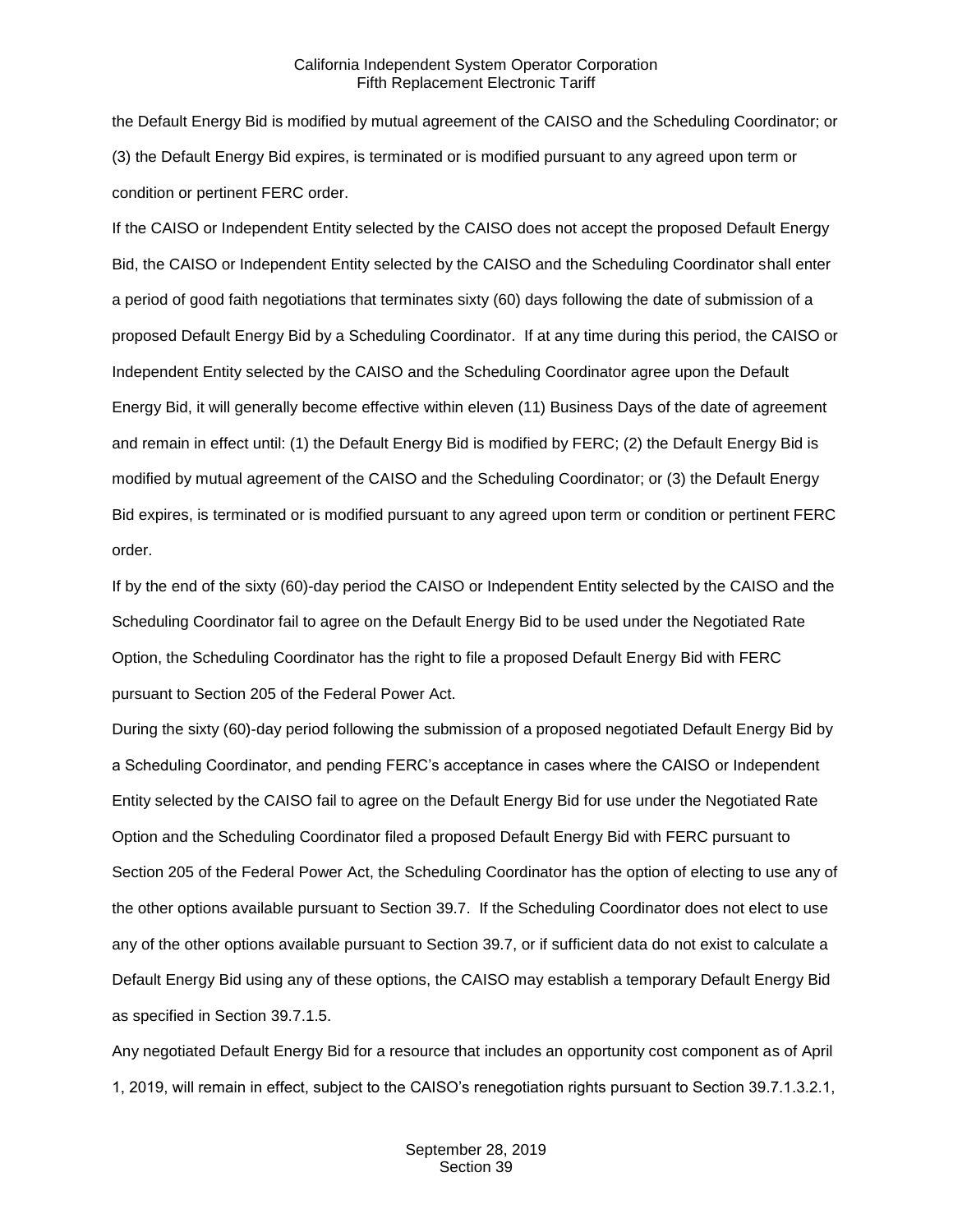unless the Scheduling Coordinator pursues an Opportunity Cost pursuant to Section 30.4.1.1.6.1.2. If a Scheduling Coordinator pursues an Opportunity Cost pursuant to Section 30.4.1.1.6.1.2, the Scheduling Coordinator must either elect the Variable Cost Default Energy Bid or the CAISO will renegotiate the negotiated Default Energy Bid to, at a minimum, utilize the Variable Energy Opportunity Cost as a component of the negotiated Default Energy Bid in place of any previously negotiated Opportunity Cost value.

# **39.7.1.3.2 Negotiated Values and Informational Filings**

# **39.7.1.3.2.1 Renegotiation of Values**

The CAISO may require the renegotiation of any components including adders or interim adders for major maintenance expenses determined pursuant to Sections 30.4.1.1.1, 30.4.1.1.2, and 30.4.1.1.4, any Opportunity Costs negotiated pursuant to Section 30.4.1.1.6.3, any Default Energy Bids negotiated pursuant to this Section 39.7.1.3, any temporary Default Energy Bids established pursuant to Section 39.7.1.5, or any custom operation and maintenance adders negotiated pursuant to Section 39.7.1.1.2, that have become outdated, are possibly erroneous, or for which the Scheduling Coordinator has changed. In the renegotiation process, the CAISO may review and propose modifications to such values, and may require the Scheduling Coordinator to provide updated information to support continuation of such values.

# **39.7.1.3.2.2 Informational Filings with FERC**

The CAISO shall make an informational filing with FERC of any adders or interim adders for major maintenance expenses determined pursuant to Sections 30.4.1.1.1, 30.4.1.1.2, and 30.4.1.1.4, any Opportunity Costs calculated pursuant to Section 30.4.1.1.6.2 or negotiated pursuant to Section 30.4.1.1.6.3, any Default Energy Bids negotiated pursuant to this Section 39.7.1.3, any temporary Default Energy Bids established pursuant to Section 39.7.1.5, or any custom operations and maintenance adders negotiated pursuant to Section 39.7.1.1.2, no later than seven (7) days after the end of the month in which the Default Energy or operations and maintenance values were established.

# **39.7.1.4 Frequently Mitigated Unit Option**

A Frequently Mitigated Unit that is eligible for a Bid Adder may select a fourth Default Energy Bid option, which is equal to the Variable Cost Option plus the Bid Adder as described in Section 39.7.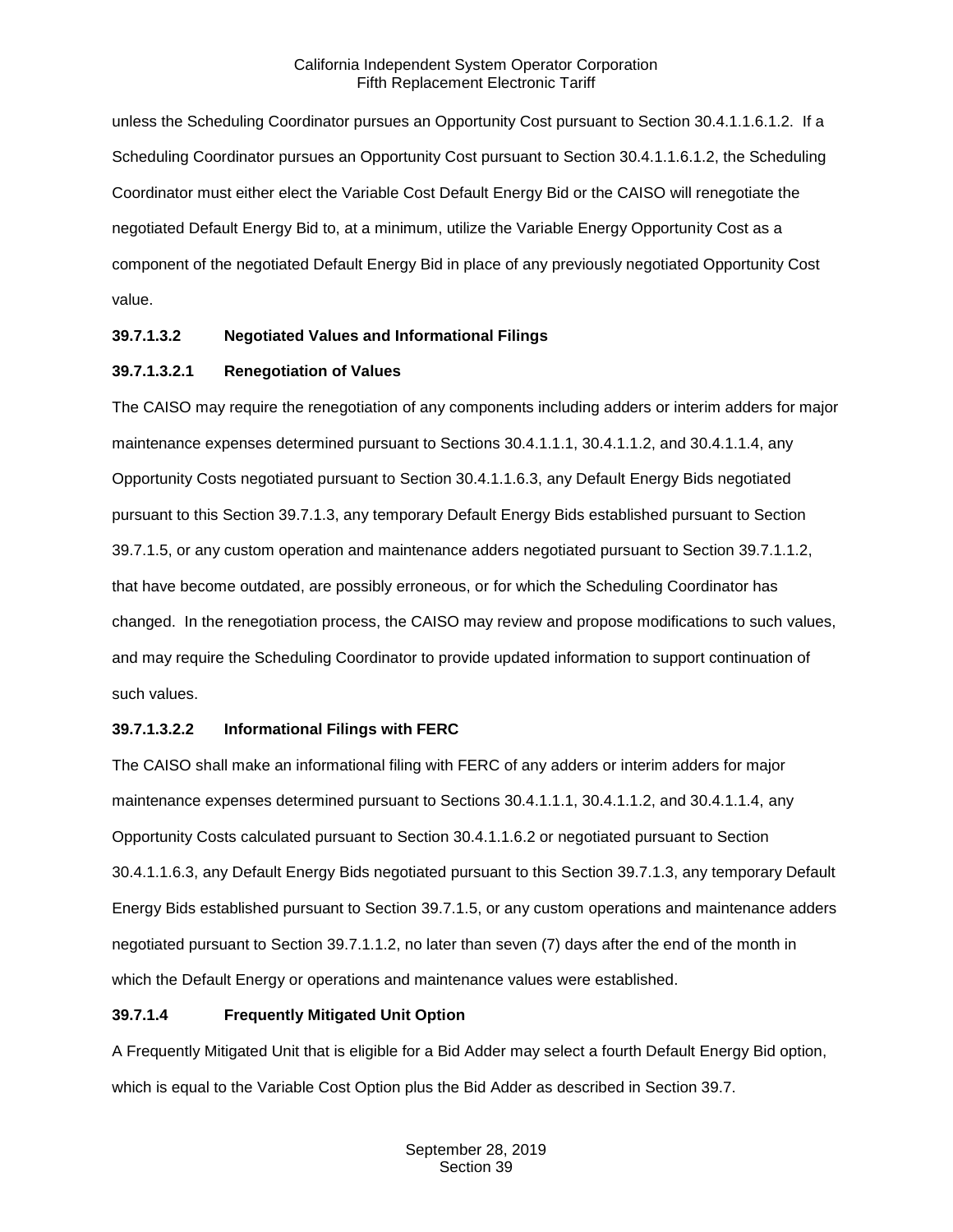## **39.7.1.5 Temporary Default Energy Bid**

If the Scheduling Coordinator does not elect to use any of the other options available pursuant to Section 39.7.1, or if sufficient data do not exist to calculate a Default Energy Bid using any of the available options, the CAISO will first seek to obtain from the Scheduling Coordinator any additional data required for calculating the Default Energy Bid options available pursuant to 39.7.1. If the provision of additional data by a Scheduling Coordinator results in additional or modified Default Energy Bid options pursuant to 39.7.1, the Scheduling Coordinator will have another opportunity to elect one of these options as its temporary Default Energy Bid. If the Scheduling Coordinator does not elect to use any of the options available pursuant to Section 39.7.1, or if sufficient data still do not exist to calculate a Default Energy Bid using any of the available options, the CAISO may establish a temporary Default Energy Bid based on one or more of the following: (1) operating cost data, opportunity cost, and other appropriate input from the Market Participant; (2) the CAISO's estimated operating costs of the Electric Facility, taking the best information available to the CAISO; (3) an appropriate average of competitive Bids of one or more similar Electric Facilities; or (4) any of the other options for determining a Default Energy Bid for which data are available.

#### **39.7.1.6 Default Energy Bids for RMR Resources**

The Scheduling Coordinator for the RMR Resource must rank order its preferences between the Variable Cost Option and the Negotiated Rate Option, which shall be the default rank order if no rank order is specified by the Scheduling Coordinator. These preferences will be used to determine the Default Energy Bids for the capacity for each RMR Resource. RMR Resources are not eligible to receive the ten percent adder under the Variable Cost Option pursuant to Section 39.7.1.1 or the Bid Adder pursuant to Section 39.8.

#### **39.7.1.7 Filings with FERC to Recover Actual Marginal Fuel Procurement Costs**

A Scheduling Coordinator for a resource subject to any of the Default Energy Bid Options in Section 39.7.1 may seek to recover actual marginal fuel procurement costs pursuant to a filing with FERC in accordance with Section 30.12.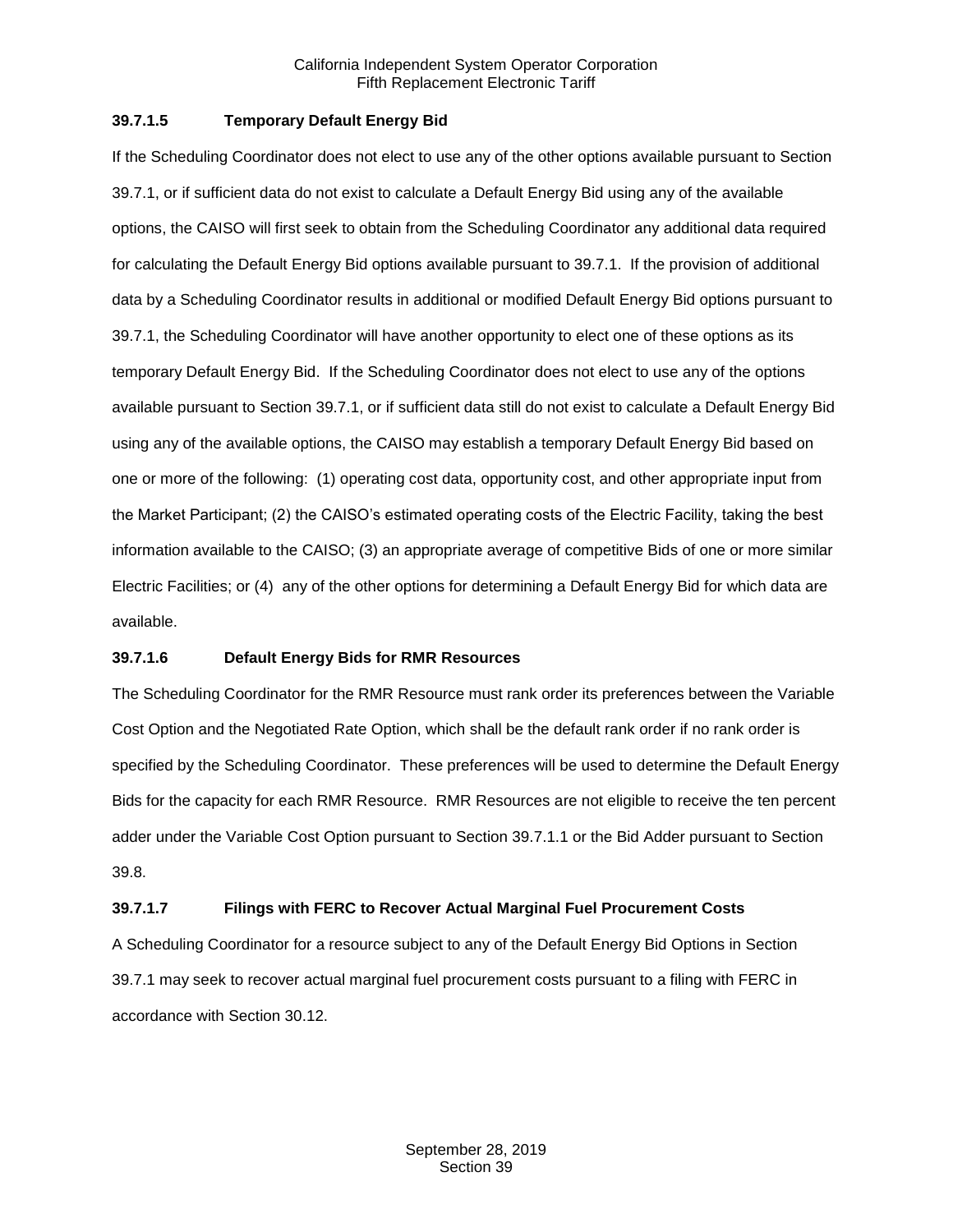## <span id="page-15-0"></span>**39.7.2 Competitive Path Designation**

#### **39.7.2.1 Timing of Assessments**

For the DAM and RTM, the CAISO will make assessments and designations of whether Transmission Constraints are competitive or non-competitive as part of the MPM runs associated with the DAM and RTM, respectively. Only binding Transmission Constraints determined by the MPM process will be assessed in the applicable market.

#### **39.7.2.2 Criteria**

- (A) Notwithstanding the provisions in Section 39.7.2.2(B), when the CAISO enforces the natural gas constraint pursuant to Section 27.11, the CAISO may deem selected internal constraints to be non-competitive for specific days or hours based on its determination that actual electric supply conditions may be non-competitive due to anticipated electric supply conditions in the Southern California Gas Company and San Diego Gas & Electric Company gas regions.
- (B) Subject to Section 39.7.3, for the DAM and RTM, a Transmission Constraint will be noncompetitive only if the Transmission Constraint fails the dynamic competitive path assessment pursuant to this Section 39.7.2.2.
	- (a) Transmission Constraints for the DAM As part of the MPM process associated with the DAM, the CAISO will designate a Transmission Constraint for the DAM as noncompetitive when the fringe supply of counter-flow to the Transmission Constraint from all portfolios of suppliers that are not identified as potentially pivotal is less than the demand for counter-flow to the Transmission Constraint. For purposes of determining whether to designate a Transmission Constraint as non-competitive pursuant to this Section 39.7.2.2(a):
		- (i) Counter-flow to the Transmission Constraint means the delivery of Power from a resource to the system load distributed reference bus. If counter-flow to the Transmission Constraint is in the direction opposite to the market flow of Power to the Transmission Constraint, the counter-flow to the Transmission Constraint is calculated as the shift factor multiplied by the resource's scheduled Power. Otherwise, counter-flow to the Transmission Constraint is zero.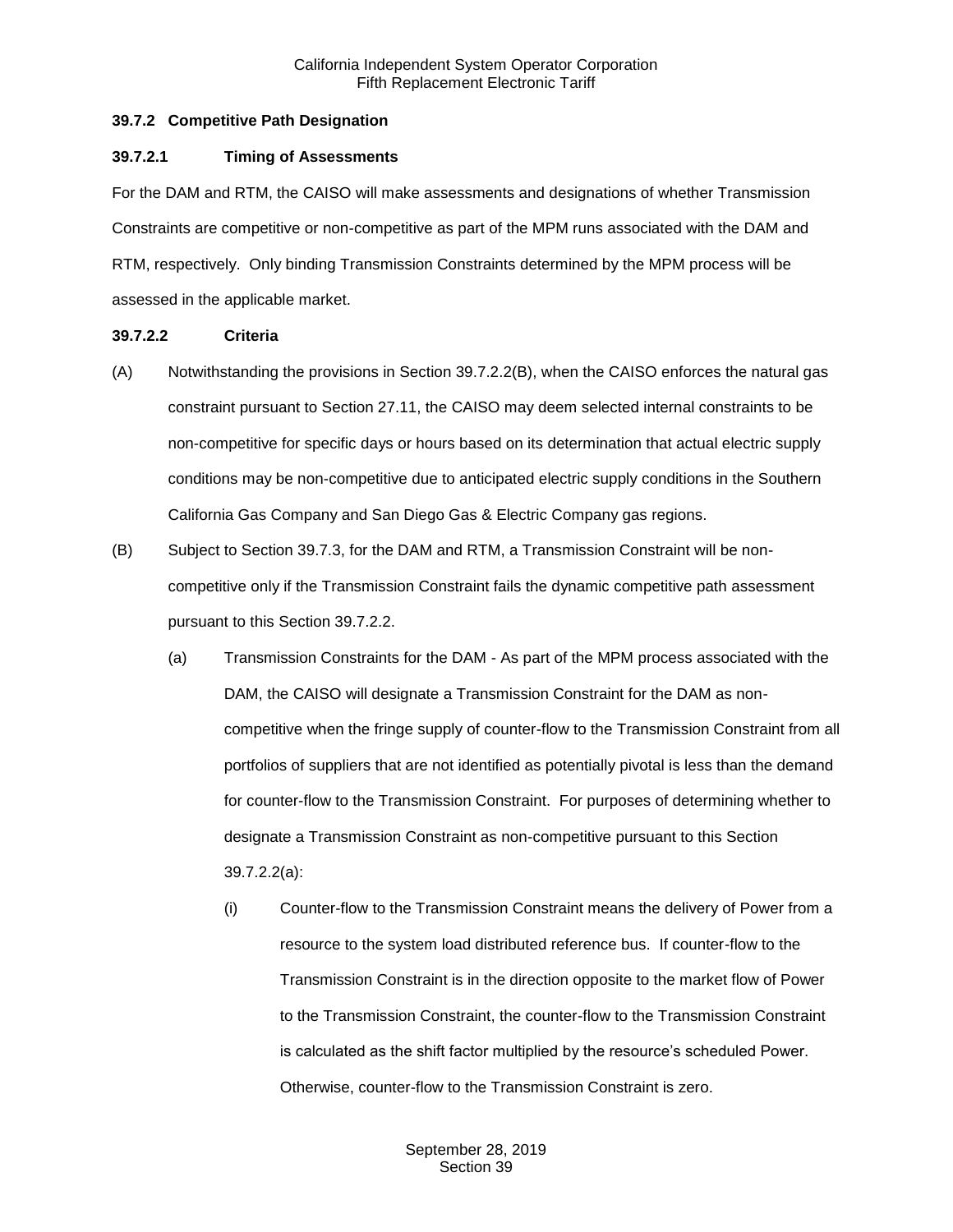- (ii) Fringe supply of counter-flow to the Transmission Constraint means all available capacity from internal resources not controlled by the identified potentially pivotal suppliers and all internal Virtual Supply Awards not controlled by the identified potentially pivotal suppliers that provide counter-flow to the Transmission Constraint. Available capacity reflects the highest capacity of a resource's Energy Bid adjusted for Self-Provided Ancillary Services and derates.
- (iii) Demand for counter-flow to the Transmission Constraint means all internal dispatched Supply and Virtual Supply Awards that provide counter-flow to the Transmission Constraint.
- (iv) Potentially pivotal suppliers mean the three (3) portfolios of net sellers that control the largest quantity of counter-flow supply to the Transmission Constraint.
- (v) Portfolio means the effective available internal generation capacity under the control of the Scheduling Coordinator and/or Affiliate determined pursuant to Section 4.5.1.1.12 and all effective internal Virtual Supply Awards of the Scheduling Coordinator and/or Affiliate. Effectiveness in supplying counter-flow is determined by scaling generation capacity and/or Virtual Supply Awards by the shift factor from that location to the Transmission Constraint being tested.
- (vi) A portfolio of a net seller means any portfolio that is not a portfolio of a net buyer. A portfolio of a net buyer means a portfolio for which the average daily net value of Measured Demand minus Supply over a twelve (12) month period is positive. The average daily net value is determined for each portfolio by subtracting, for each Trading Day, Supply from Measured Demand and then averaging the daily value for all Trading Days over the twelve (12) month period. The CAISO will calculate whether portfolios are portfolios of net buyers in the third month of each calendar quarter and the calculations will go into effect at the start of the next calendar quarter. The twelve (12) month period used in this calculation will be the most recent twelve (12) month period for which data is available. The specific mathematical formula used to perform this calculation will be set forth in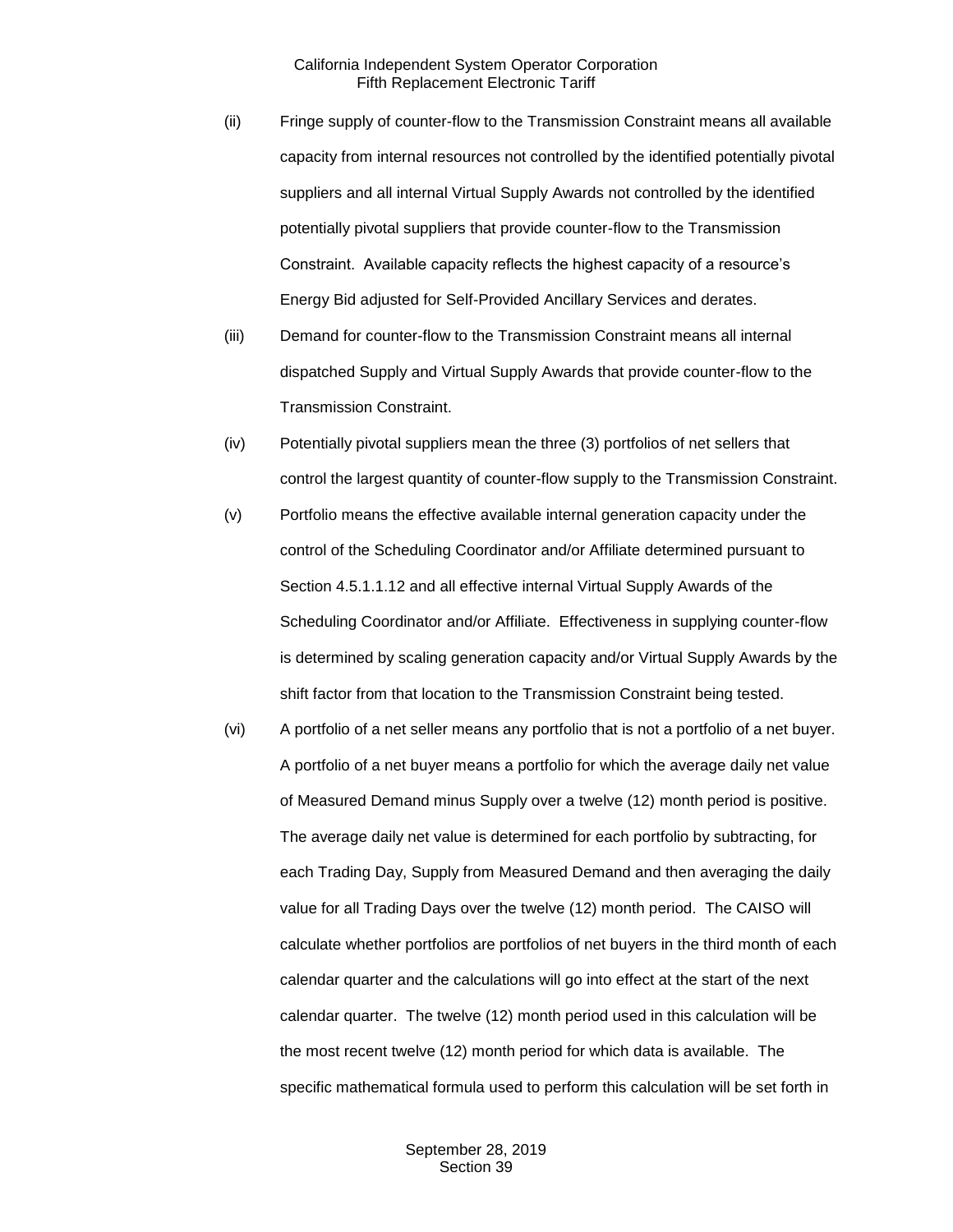a Business Practice Manual. Market Participants without physical resources will be deemed to be net sellers for purposes of this Section 39.7.2.2(a)(vi).

- (vii) In determining which Scheduling Coordinators and/or Affiliates control the resources in the three (3) identified portfolios, the CAISO will include resources and Virtual Supply Awards directly associated with all Scheduling Coordinator ID Codes associated with the Scheduling Coordinators and/or Affiliates, as well as all resources that the Scheduling Coordinators and/or Affiliates control pursuant to Resource Control Agreements registered with the CAISO as set forth Section 4.5.1.1.13. Resources identified pursuant to Resource Control Agreements will only be assigned to the portfolio of the Scheduling Coordinator that has control of the resource or whose Affiliate has control of the resource pursuant to the Resource Control Agreements.
- (b) Transmission Constraints for the RTM As part of the MPM processes associated with the RTM, the CAISO will designate a Transmission Constraint for the RTM as noncompetitive when the sum of the supply of counter-flow from all portfolios of potentially pivotal suppliers to the Transmission Constraint and the fringe supply of counter-flow to the Transmission Constraint from all portfolios of suppliers that are not identified as potentially pivotal is less than the demand for counter-flow to the Transmission Constraint. For purposes of determining whether to designate a Transmission Constraint as non-competitive pursuant to this Section 39.7.2.2(b):
	- (i) Counter-flow to the Transmission Constraint has the meaning set forth in Section 39.7.2.2(a)(i).
	- (ii) Supply of counter-flow from all portfolios of potentially pivotal suppliers to the Transmission Constraint means the minimum available capacity from internal resources controlled by the identified potentially pivotal suppliers that provide counter-flow to the Transmission Constraint. The minimum available capacity for the current market interval will reflect the greatest amount of capacity that can be physically withheld. The minimum available capacity is the lowest output level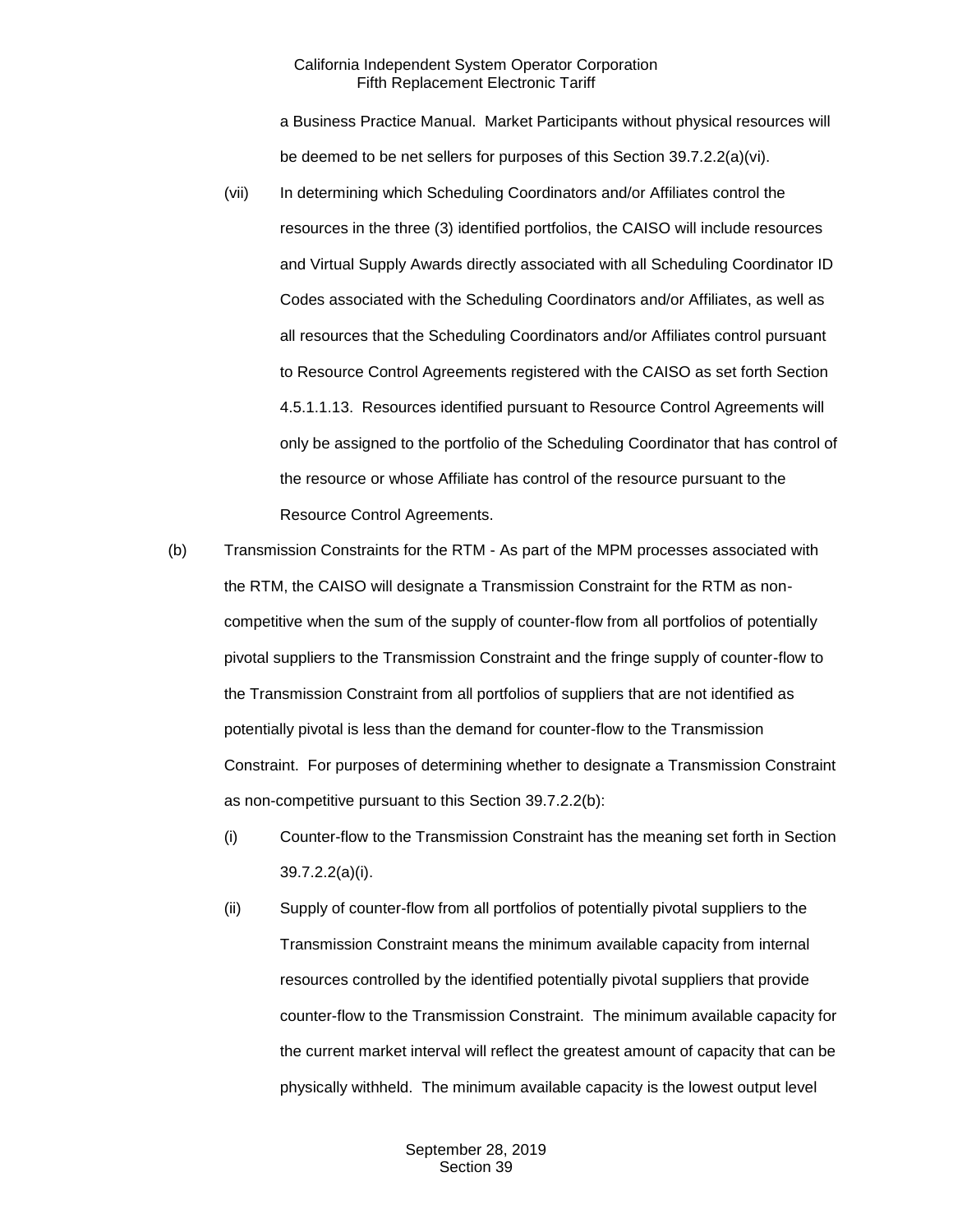the resource could achieve in the current market interval given its dispatch in the last market interval and limiting factors including Minimum Load, Ramp Rate, Self-Provided Ancillary Services, Ancillary Service Awards (in the Real-Time Market only), and derates.

- (iii) Potentially pivotal suppliers mean the three (3) portfolios of net sellers that control the largest quantity of counter-flow supply to the Transmission Constraint that can be withheld. Counter-flow supply to the Transmission Constraint that can be withheld reflects the difference between the highest capacity and the lowest capacity of a resource's Energy Bid (not taking into account the Ramp Rate of the resource), measured from the Dispatch Operating Point for the resource in the immediately preceding fifteen (15) minute FMM interval or the preceding five (5) minute RTD interval, as applicable (taking into account the Ramp Rate of the resource), adjusted for Self-Provided Ancillary Services and derates in determining whether to designate a Transmission Constraint as noncompetitive for the RTM, or adjusted for Ancillary Service Awards and derates in determining whether to designate a Transmission Constraint as non-competitive for the RTM. In determining whether to designate a Transmission Constraint as non-competitive for the RTM, counter-flow supply to the Transmission Constraint that can be withheld also reflects the PMin of each Short Start Unit with a Start-Up Time of sixty (60) minutes or less that was off-line in the immediately preceding fifteen (15) minute interval of the FMM. In determining whether to designate a Transmission Constraint as non-competitive for the FMM, counterflow supply to the Transmission Constraint that can be withheld also reflects the PMin of each Short Start Unit with a Start-Up Time of fifteen (15) minutes or less that was off-line in the immediately preceding fifteen (15) minute interval.
- (iv) Portfolio means the effective available internal generation capacity under the control of the Scheduling Coordinator and/or Affiliate determined pursuant to Sections 4.5.1.1.12 and 39.7.2.2(a)(vii). Effectiveness in supplying counter-flow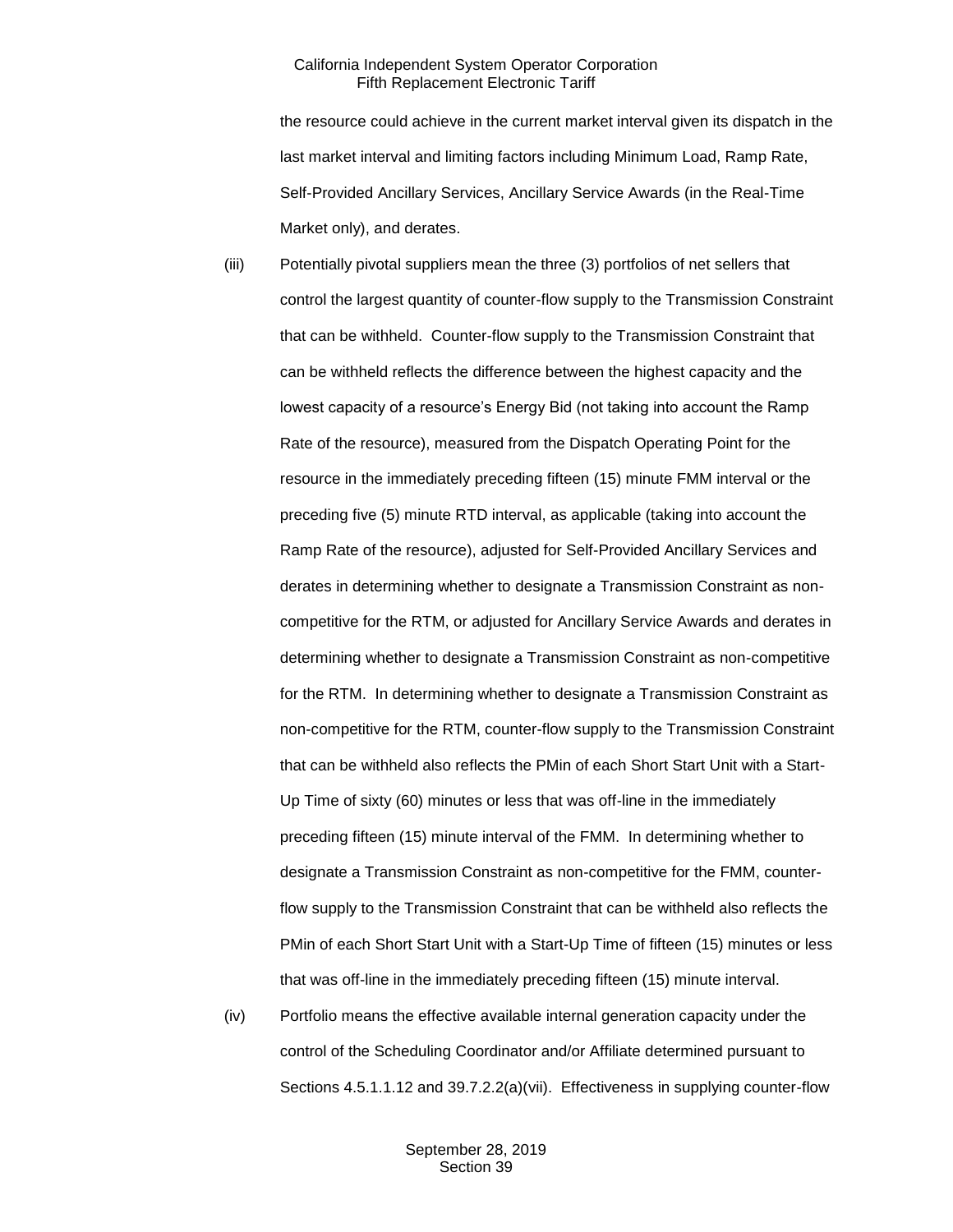is determined by scaling generation capacity by the shift factor from that location to the Transmission Constraint being tested.

- (v) A portfolio of a net seller has the meaning set forth in Section 39.7.2.2(a)(vi).
- (vi) Fringe supply of counter-flow to the Transmission Constraint means all available capacity from internal resources not controlled by the identified potentially pivotal suppliers that provide counter-flow to the Transmission Constraint. Available capacity reflects the highest capacity of a resource's Energy Bid (not taking into account the Ramp Rate of the resource), measured from the Dispatch Operating Point for the resource in the immediately preceding fifteen (15) minute interval of the FMM or five (5) minute interval of the RTD, as applicable (taking into account the Ramp Rate of the resource), adjusted for Self-Provided Ancillary Services and derates in determining whether to designate a Transmission Constraint as non-competitive for the RTM, or adjusted for Ancillary Service Awards and derates in determining whether to designate a Transmission Constraint as noncompetitive for the RTM.
- (vii) Demand for counter-flow to the Transmission Constraint means all internal dispatched Supply that provides counter-flow to the Transmission Constraint.

#### <span id="page-19-0"></span>**39.7.3 Default Competitive Path Designations**

The CAISO will maintain default competitive path designation sets for the Day-Ahead Market and for the Real-Time Market, which the CAISO will use in order to determine the competitiveness or noncompetitiveness of Transmission Constraints under two circumstances: (1) in the event of a failure of the CAISO Markets software to perform an assessment of whether Transmission Constraints are competitive or non-competitive pursuant to Section 39.7.2; and (2) in order to determine whether Exceptional Dispatches are related to a non-competitive Transmission Constraint for purposes of mitigation of Exceptional Dispatches of resources under Section 39.10(1). Default competitive path designations will be determined pursuant to the methodology set forth in this Section 39.7.3 and will be updated no less frequently than once every seven (7) days. Until the CAISO has developed sufficient information to develop default competitive path designations, the CAISO will continue to utilize the most recent list of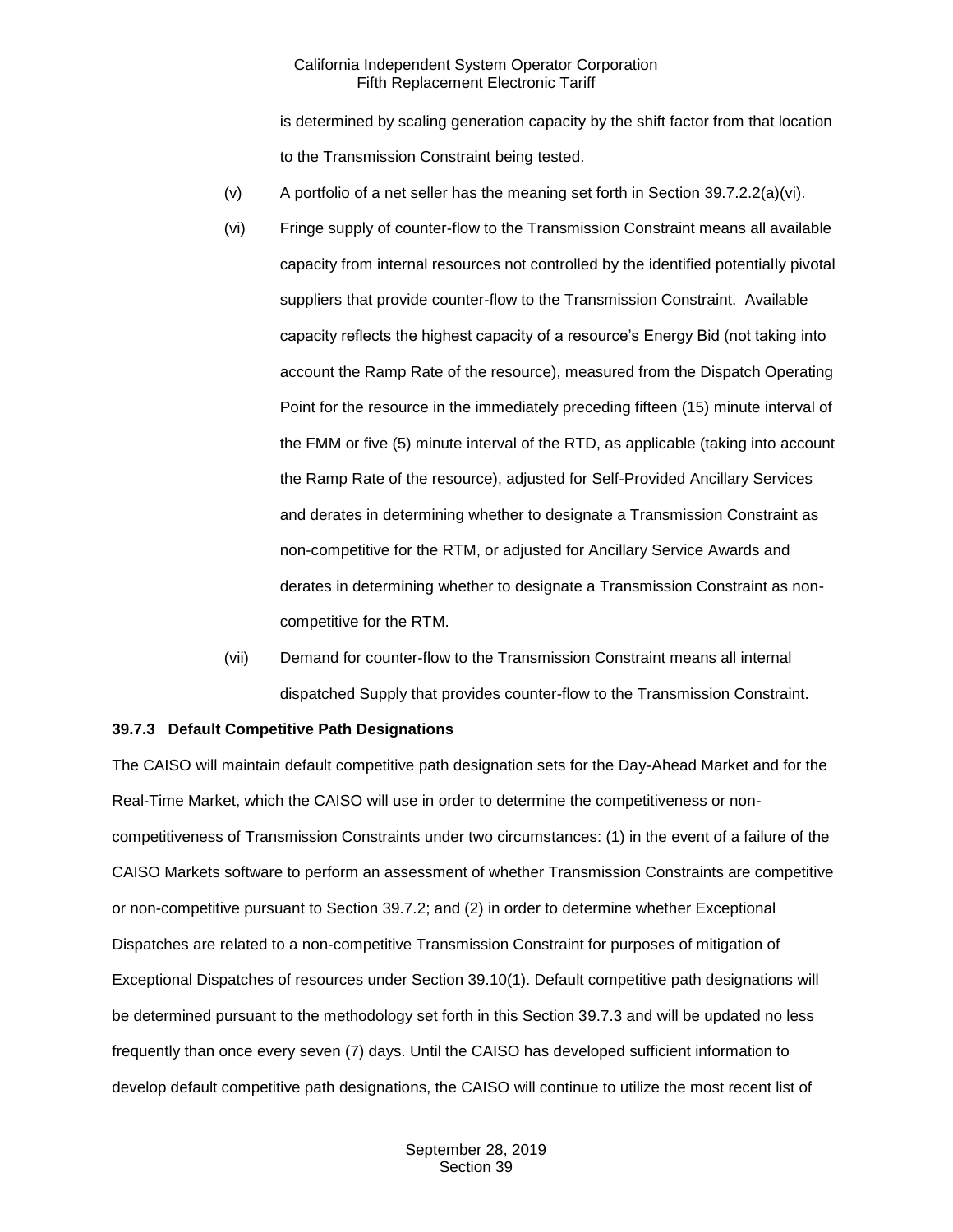competitive path designations determined prior to the effective date of this tariff provision.

# **39.7.3.1 Methodology for Determining Day-Ahead Default Competitive Path Designations for Transmission Constraints other than Path 15 and Path 26 Transmission Constraints**

The CAISO will designate a Transmission Constraint other than the Path 15 Transmission Constraint or the Path 26 Transmission Constraint as competitive for purposes of determining default competitive path designations for the Day-Ahead Market only if both of the following conditions are met:

- (1) Congestion occurred on the Transmission Constraint in ten (10) or more hours of the days for which the Transmission Constraint was tested for competitiveness pursuant to Section 39.7.2; and
- (2) the Transmission Constraint was deemed competitive pursuant to Section 39.7.2 in seventy-five (75) percent or more of the instances in which the Transmission Constraint was binding when tested. These calculations will be made utilizing data from the Day-Ahead Market for the most recent sixty (60) Trading Days for which data is available. The CAISO will designate a Transmission Constraint other than the Path 15 Transmission Constraint or the Path 26 Transmission Constraint as non-competitive if the CAISO lacks sufficient data to determine whether the occurrences set forth in Sections 39.7.3.1(1) and 39.7.3.1(2) took place on the Transmission Constraint over the sixty (60) Trading Day period.

# **39.7.3.2 Methodology for Determining HASP/RTM Default Competitive Path Designations for Transmission Constraints other than Path 15 and Path 26 Transmission Constraints**

The CAISO will designate a Transmission Constraint other than the Path 15 Transmission Constraint or the Path 26 Transmission Constraint as competitive for purposes of determining default competitive path designations for the HASP/RTM only if both of the following conditions are met:

(1) Congestion occurred on the Transmission Constraint in ten (10) or more of the hours for which the Transmission Constraint was tested for competitiveness pursuant to Section 39.7.2; and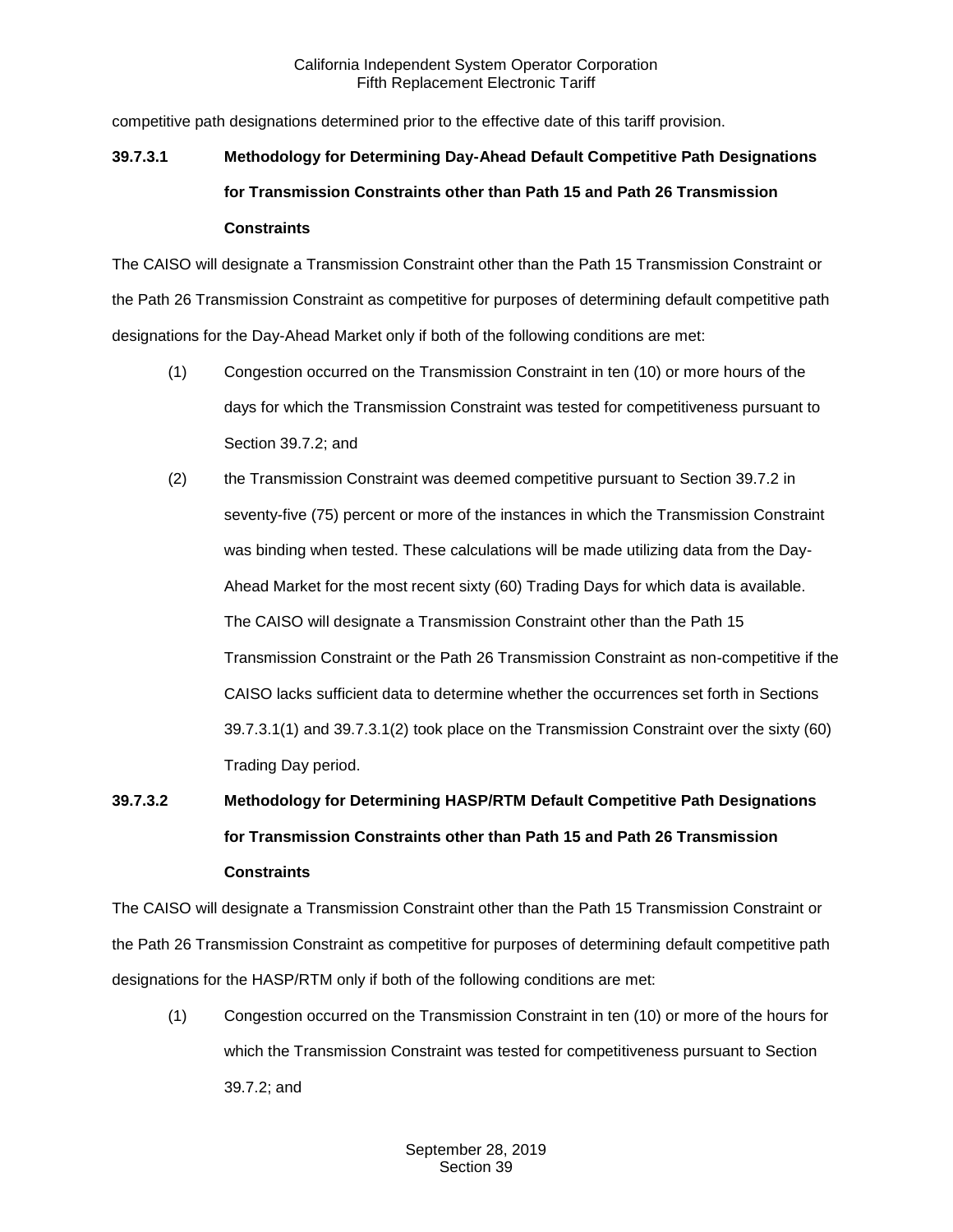(2) the Transmission Constraint was deemed competitive pursuant to Section 39.7.2 in seventy-five (75) percent or more of the instances in which the Transmission Constraint was binding when tested.

These calculations will be made utilizing data from the Real-Time Market for the most recent sixty (60) Trading Days for which data is available. If the Transmission Constraint was binding during any 15 minute interval during an hour, then the Transmission Constraint will be deemed to be binding for the entire hour. If the Transmission Constraint was determined to be non-competitive during any 15-minute interval during an hour, then the Transmission Constraint will be deemed to be non-competitive for the entire hour. The CAISO will designate a Transmission Constraint other than the Path 15 Transmission Constraint or the Path 26 Transmission Constraint as non-competitive if the CAISO lacks sufficient data to determine whether the occurrences set forth in Sections 39.7.3.2(1) and 39.7.3.2(2) took place on the Transmission Constraint over the sixty (60) Trading Day period.

# **39.7.3.3 Methodology for Determining Day-Ahead Competitive Path Designations for Path 15 and Path 26 Transmission Constraints**

The CAISO will designate the Path 15 Transmission Constraint or the Path 26 Transmission Constraint as competitive for purposes of determining default competitive path designations for the Day-Ahead Market unless both of the following conditions are met:

- (1) Congestion occurred on the Transmission Constraint in ten (10) or more hours of the days for which the Transmission Constraint was tested for competitiveness pursuant to Section 39.7.2; and
- (2) the Transmission Constraint was deemed competitive pursuant to Section 39.7.2 in fewer than seventy-five (75) percent of the instances in which the Transmission Constraint was binding when tested.

These calculations will be made utilizing data from the MPM for the Day-Ahead Market for the most recent sixty (60) Trading Days for which data is available. The CAISO will designate the Path 15 Transmission Constraint or the Path 26 Transmission Constraint as competitive if the CAISO lacks sufficient data to determine whether the occurrences set forth in Sections 39.7.3.3(1) and 39.7.3.3(2) took place on the Transmission Constraint over the sixty (60) Trading Day period.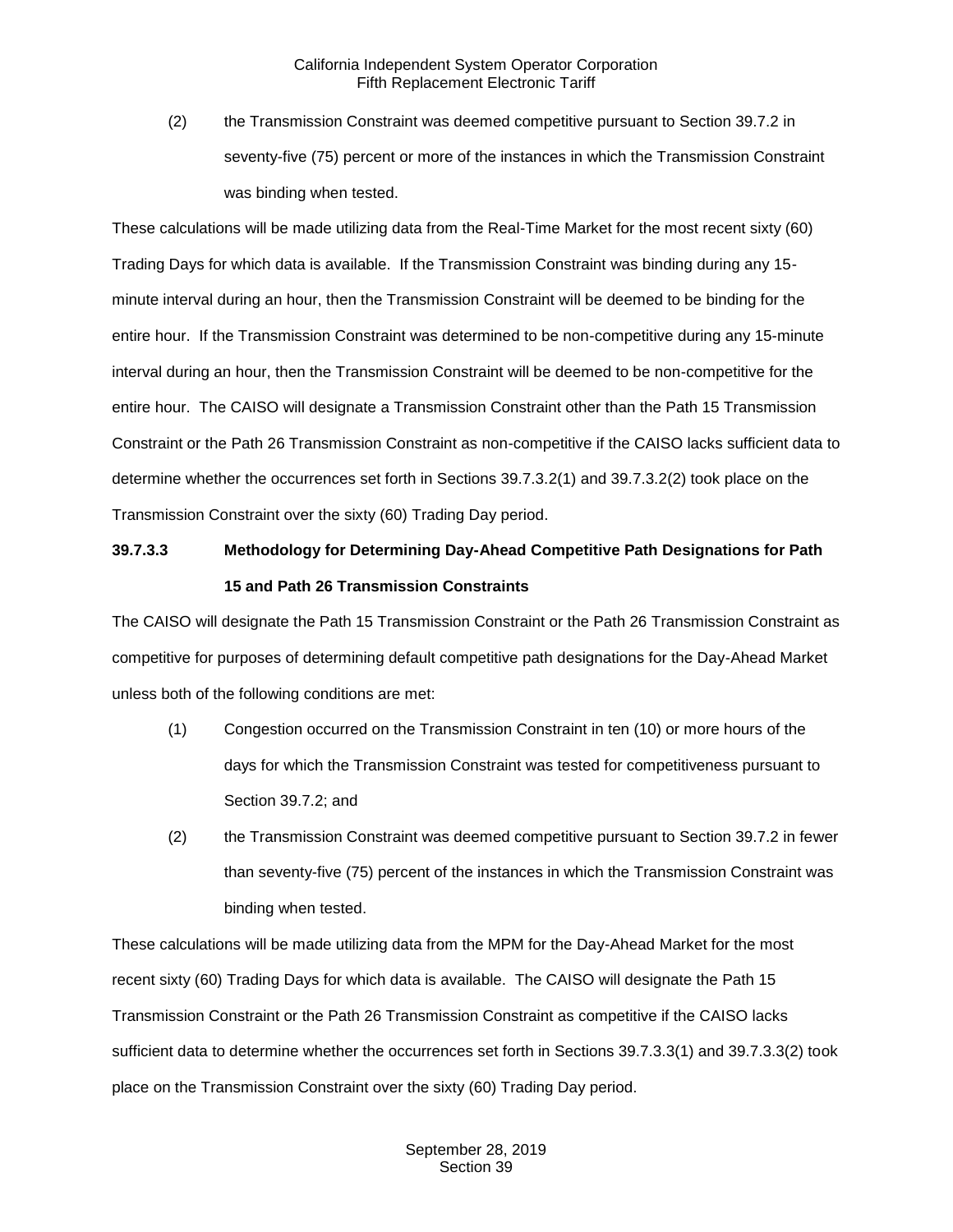# **39.7.3.4 Methodology for Determining RTM Default Competitive Path Designations for Path**

# **15 and Path 26 Transmission Constraints**

The CAISO will designate the Path 15 Transmission Constraint or the Path 26 Transmission Constraint as competitive for purposes of determining default competitive path designations for the RTM unless both of the following conditions are met:

- (1) Congestion occurred on the Transmission Constraint in ten (10) or more of the hours for which the Transmission Constraint was tested for competitiveness pursuant to Section 39.7.2; and
- (2) the Transmission Constraint was deemed competitive pursuant to Section 39.7.2 in fewer than seventy-five (75) percent of the instances in which the Transmission Constraint was binding when tested.

These calculations will be made utilizing data from the MPM for the Real-Time Market for the most recent sixty (60) Trading Days for which data is available. If the Transmission Constraint was binding during any 15-minute interval during an hour, then the Transmission Constraint will be deemed to be binding for the entire hour. If the Transmission Constraint was determined to be non-competitive during any 15-minute interval during an hour, then the Transmission Constraint will be deemed to be non-competitive for the entire hour. The CAISO will designate the Path 15 Transmission Constraint or the Path 26 Transmission Constraint as competitive if the CAISO lacks sufficient data to determine whether the occurrences set forth in Sections 39.7.3.4(1) and 39.7.3.4(2) took place on the Transmission Constraint over the sixty (60) Trading Day period.

# <span id="page-22-0"></span>**39.8 Eligibility for Bid Adder**

A Scheduling Coordinator submitting Bids for Generating Units is eligible to have a Bid Adder applied to a Generating Unit for the next operating month if the criteria in Section 39.8.1 are met as determined on a monthly basis in the preceding month.

# <span id="page-22-1"></span>**39.8.1 Bid Adder Eligibility Criteria**

To receive a Bid Adder, a Generating Unit must: (i) have a Mitigation Frequency that is greater than eighty (80) percent in the previous twelve (12) months; and (ii) must not have a contract to be a Resource Adequacy Resource for its entire Net Qualifying Capacity, or be designated under the CPM for its entire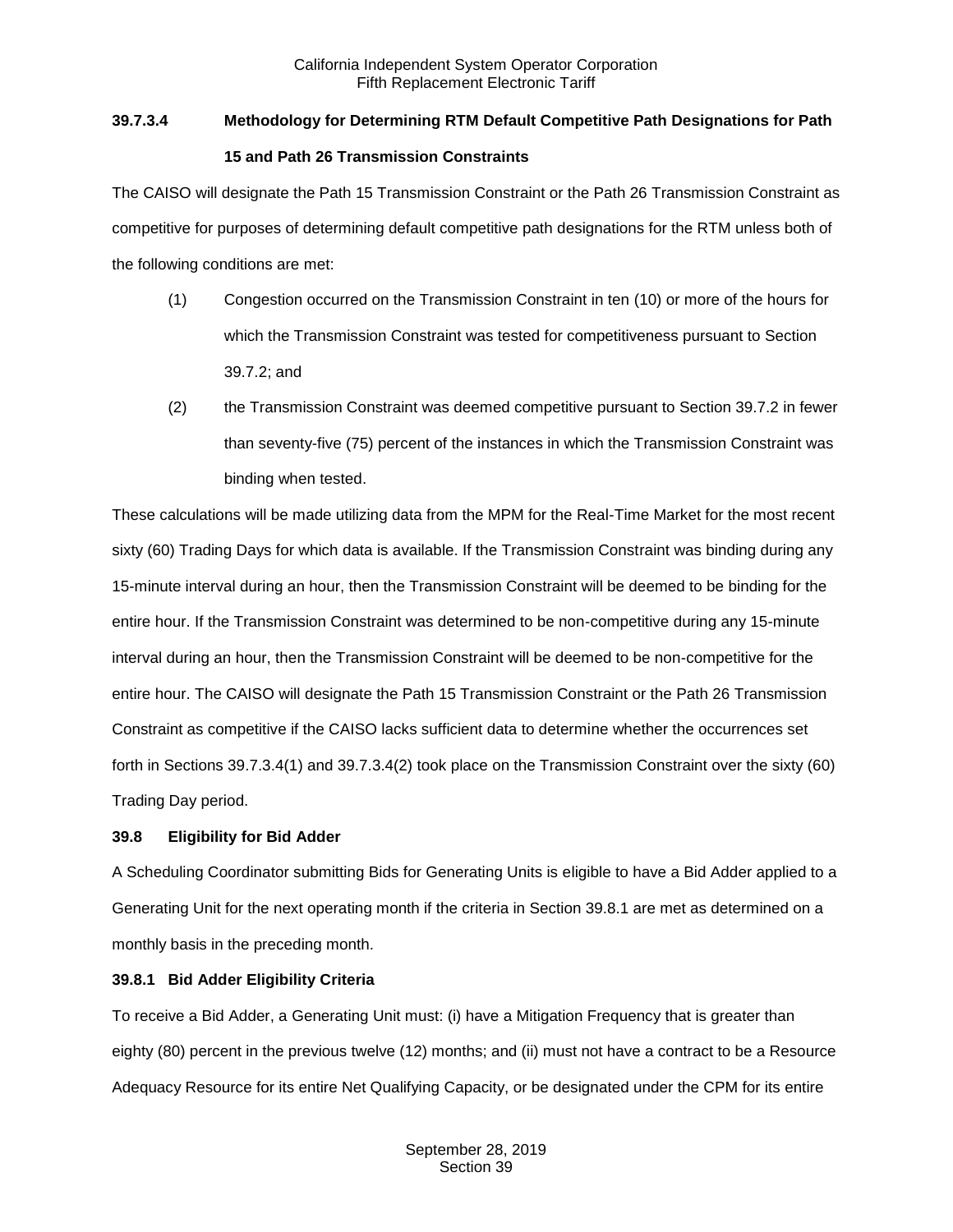Eligible Capacity, or be subject to an obligation to make capacity available under this CAISO Tariff. If a Generating Unit is designated under the CPM for a portion of its Eligible Capacity, the provisions of this section apply only to the portion of the capacity not designated. Scheduling Coordinators for Generating Units seeking to receive Bid Adders must further agree to be subject to the Frequently Mitigated Unit option for a Default Energy Bid. Run hours are those hours during which a Generating Unit has positive metered output. After the first twelve (12) months from the effective date of this Section, the Mitigation Frequency will be based entirely on a Generating Unit being mitigated under the MPM procedures in Sections 31 and 33.

#### <span id="page-23-0"></span>**39.8.2 New Generating Units**

For new Generating Units, with less than twelve (12) months of operation, determination of eligibility for the Bid Adder will be based on data beginning with the first date the Generating Unit participated in the CAISO Markets through the end date of the period for which the Mitigation Frequency is being calculated. The 200 run hour criteria will be pro-rated for the proportion of a twelve (12)-month period that the new Generating Unit submitted effective Bids in the CAISO markets.

#### <span id="page-23-1"></span>**39.8.3 Bid Adder Values**

The value of the Bid Adder will be either: (i) a unit-specific value determined in consultation with the CAISO or an independent entity selected by the CAISO, or (ii) a default Bid Adder of \$24/MWh. For Generating Units with a portion of their capacity identified as meeting an LSE's Resource Adequacy Requirements, that Generating Unit's Bid Adder value will be reduced by the percent of the Generating Unit's capacity that is identified as meeting an LSE's Resource Adequacy Requirements. The reduced Bid Adder will be applied to that Generating Unit's entire Default Energy Bid Curve.

#### <span id="page-23-2"></span>**39.9 CRR Monitoring and Affiliate Disclosure Requirements**

The CAISO will monitor the CRR holdings and CAISO Markets activity for anomalous market behavior, gaming, or exercise of market power resulting from CRR ownership concentrations that are not aligned with actual transmission usage as a result of secondary market auction outcomes. If the CAISO identifies such behavior it may seek FERC approval to impose position limits on the total number or MW quantity of CRRs that may be held by any single entity and its Affiliates. Each CRR Holder or Candidate CRR Holder must notify the CAISO of any Affiliate that is a CRR Holder, Candidate CRR Holder, or Market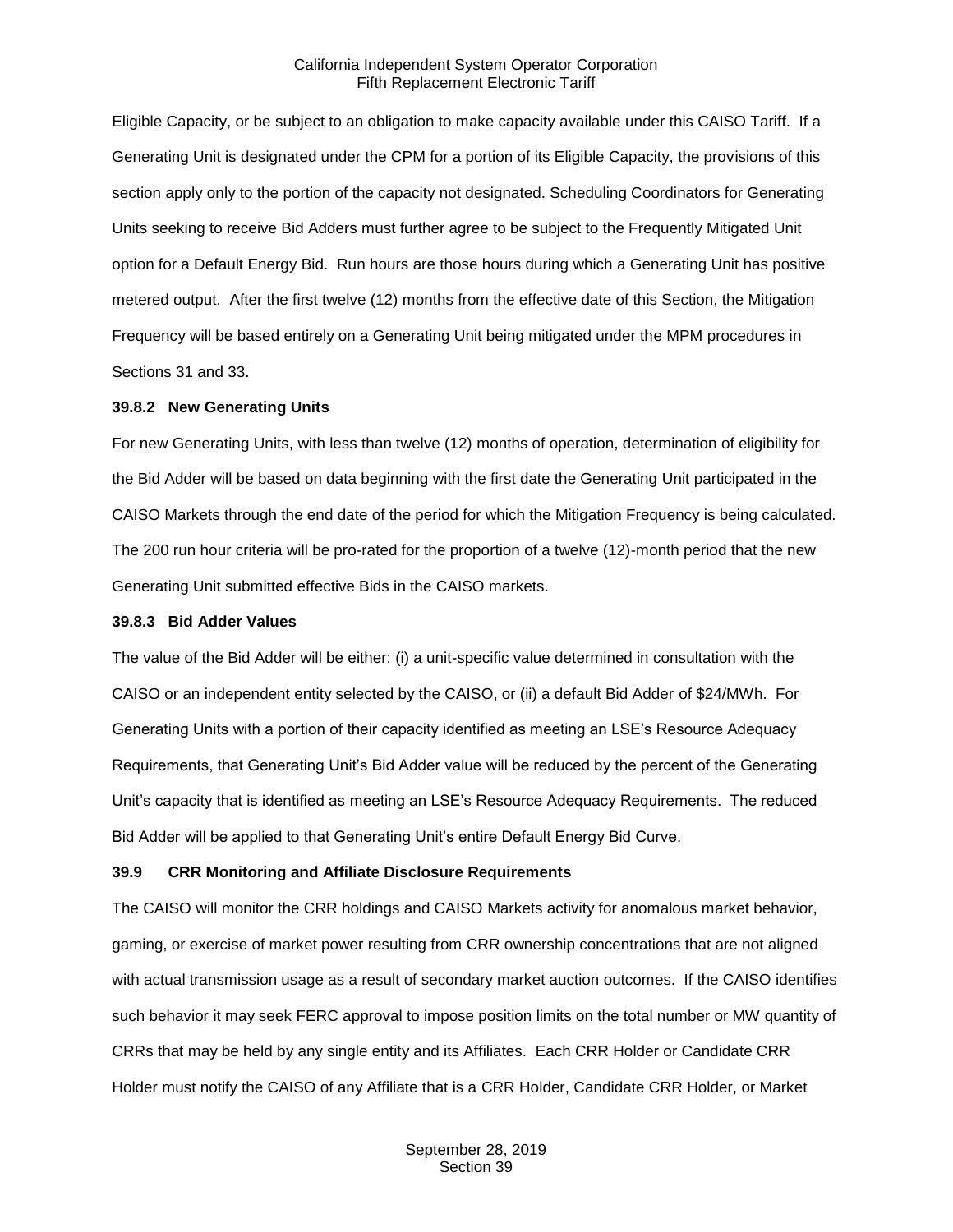Participant, any Affiliate that participates in an organized electricity market in North America, and any guarantor of any such Affiliate.

#### <span id="page-24-0"></span>**39.10 Mitigation of Exceptional Dispatches of Resources**

The CAISO shall apply Mitigation Measures to Exceptional Dispatches of resources when such resources are committed or dispatched under Exceptional Dispatch for purposes of: (1) addressing reliability requirements related to non-competitive Transmission Constraints; (2) ramping resources with Ancillary Services Awards or RUC Capacity to a dispatch level that ensures their availability in Real-Time; (3) ramping resources to their Minimum Dispatchable Level in Real-Time; and (4) addressing unit-specific environmental constraints not incorporated into the Full Network Model or the CAISO's market software that affect the dispatch of Generating Units in the Sacramento Delta and are commonly known as "Delta Dispatch".

#### <span id="page-24-1"></span>**39.10.1 Measures for Resources Eligible for Supplemental Revenues**

In all cases where a resource is subject to Mitigation Measures under Section 39.10, and the resource is eligible for supplemental revenues pursuant to Section 39.10.3, FMM Exceptional Dispatch Energy or RTD Exceptional Dispatch Energy delivered by the resource shall be settled as set forth in either Section 11.5.6.7.1 or Section 11.5.6.7.3, whichever is applicable.

#### <span id="page-24-2"></span>**3.10.2 Resources Not Eligible for Supplemental Revenues**

In all cases where a resource is subject to Mitigation Measures under Section 39.10, and the resource is not eligible for supplemental revenues pursuant to Section 39.10.3, FMM Exceptional Dispatch Energy or RTD Exceptional Dispatch Energy delivered by the resource shall be settled as set forth in either Section 11.5.6.7.2 or Section 11.5.6.7.3, whichever is applicable.

#### <span id="page-24-3"></span>**39.10.3 Eligibility for Supplemental Revenues**

Except as provided in Section 39.10.4, a resource that is committed or dispatched under Exceptional Dispatch shall be eligible for supplemental revenues only during such times that the capacity from the resource dispatched under Exceptional Dispatch is Eligible Capacity, the Eligible Capacity does not have an offer into the applicable CSP, and has declined an Exceptional Dispatch CPM designation offered under Section 43A.2.5.